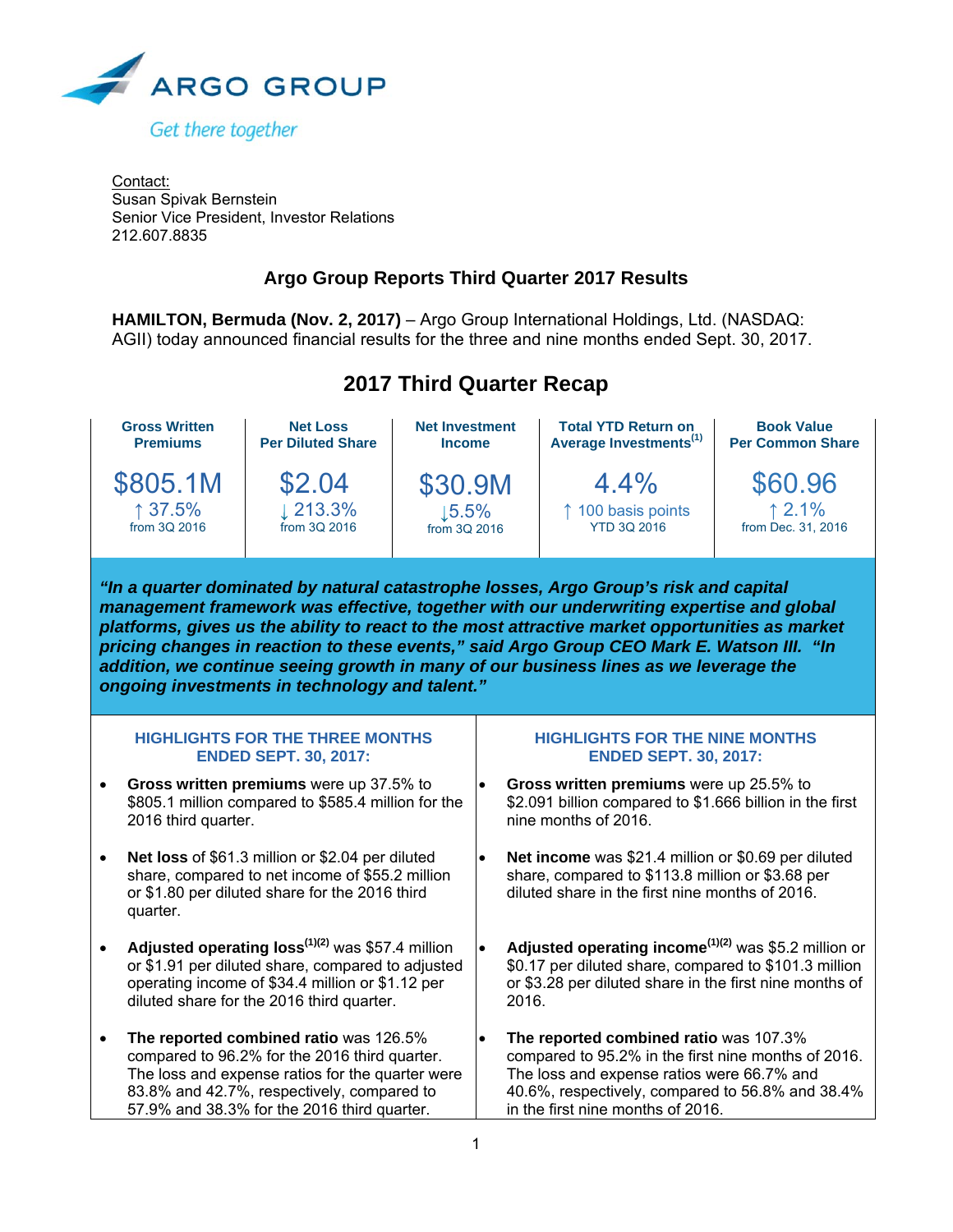- **Estimated pre-tax catastrophe losses** were \$104.5 million inclusive of \$14.5 million of catastrophe related premium charges. This compared to \$13.0 million in the 2016 third quarter.
- **The current accident year ex-CAT combined ratio, as adjusted(1)** for certain other discreet catastrophe and risk management reinsurance purchases in the quarter and a one-time expense item was 97.2% The related loss and expense ratios for the quarter were 57.7% and 39.5%, respectively. This loss ratio includes a 3.7 point impact relating to the previously announced \$15 million of current accident year losses recorded primarily in Syndicate 1200. There were no similar reinsurance purchases or one-time expenses in the comparable 2016 period. As such, the comparable 2016 third quarter current accident year ex-CAT combined ratio, as adjusted was 93.4% with underlying loss and expense ratios of 55.1% and 38.3%, respectively.
- **Net Investment Income** was \$30.9 million, compared to \$32.7 million for the 2016 third quarter. The result for the 2017 quarter reflects lower income from alternative investments of \$5.7 million compared to \$9.8 million in the 2016 third quarter.
- **Total return on average investments** for the 2017 third quarter was 1.3%, flat with same period in 2016.
- **Net favorable prior-year reserve development** was \$1.3 million (benefiting the combined ratio by 0.3 points), compared with \$2.9 million (benefiting the combined ratio by 0.8 points) for the 2016 third quarter.
- **During the third quarter of 2017, the Company repurchased** \$33.8 million or 565,534 shares of its common stock.

 **Estimated pre-tax catastrophe losses** were \$110.9 million inclusive of \$14.5 million of catastrophe related premium charges. This compared to \$38.9 million in the first nine months of 2016.

- **The current accident year ex-CAT combined ratio, as adjusted(1)** for certain discreet catastrophe and risk management reinsurance purchases in the third quarter of 2017 and one-time expenses was 96.0%. The related loss and expense ratios for the nine months ended September 30, 2017 were 57.0% and 39.0%. This loss ratio includes a 1.3 point impact relating to the previously announced \$15 million of current accident year losses recorded primarily in Syndicate 1200. There were no similar reinsurance purchases or one-time expenses in the comparable 2016 period. As such, the comparable 2016 third quarter current accident year ex-CAT combined ratio, as adjusted was 93.4% in the first nine months of 2016 with underlying loss and expense ratios of 54.9% and 38.4%, respectively.
- **Net Investment Income** was \$105.0 million, compared to \$89.6 million in the first nine months of 2016. In the nine-month period alternative investments contributed \$34.6 million to net investment income in 2017 and \$20.8 million in 2016.
- **Total return on average investments** for the first nine months of 2017 was 4.4% compared to 4.3% in the first nine months of 2016.
- **Net unfavorable prior-year reserve development** was \$4.4 million (adversely affecting the combined ratio by 0.4 points). Also included in the nine months of 2017 was an impact of approximately \$10.0 million in the first quarter of 2017 from the Ogden rate change and claims from Hurricane Matthew. This compares to net favorable development of \$18.8 million (benefiting the combined ratio by 1.8 points) in the first nine months of 2016.
- **During the first nine months of 2017, the Company repurchased** \$36.6 million or 612,034 shares of its common stock.
- **Book value per share** increased to \$60.96, up 2.1% from \$59.73 at Dec. 31, 2016.
- **Cash and investments** at Sept. 30, 2017, totaled \$5.0 billion with a net pre-tax unrealized gain of approximately \$181.1 million.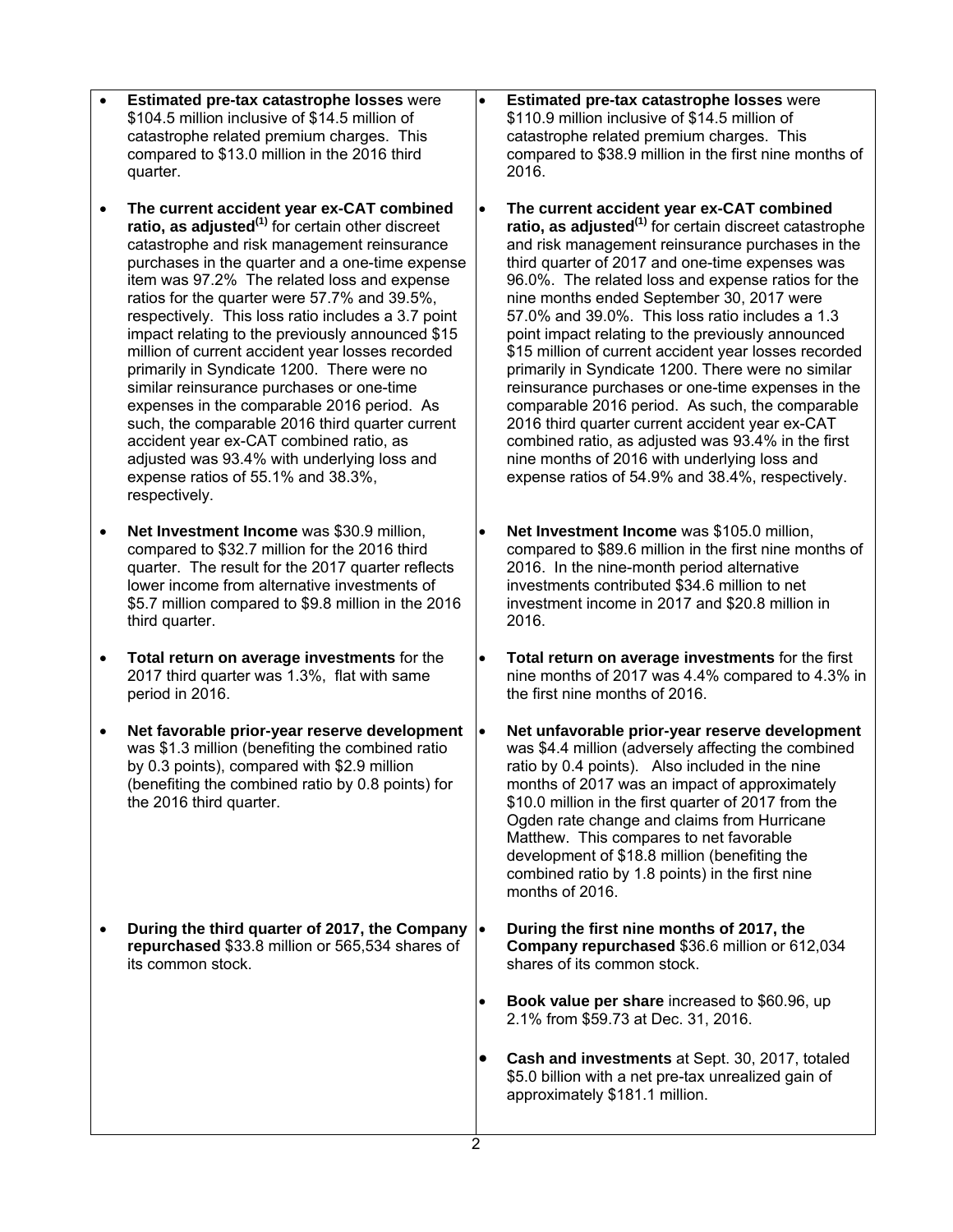## **Notes**

- All references to catastrophe losses are pre-tax, net of reinsurance and estimated reinstatement premiums and inclusive of catastrophe related premium adjustments.
- Point impacts on the combined ratio are calculated as the difference between the reported combined ratio and the combined ratio excluding incurred catastrophe losses and associated reinstatement and other catastrophe related premium adjustments.
- (1) Refer to Non-GAAP Financial Measures below.<br>(2) At assumed tax rate of 20%
- At assumed tax rate of 20%.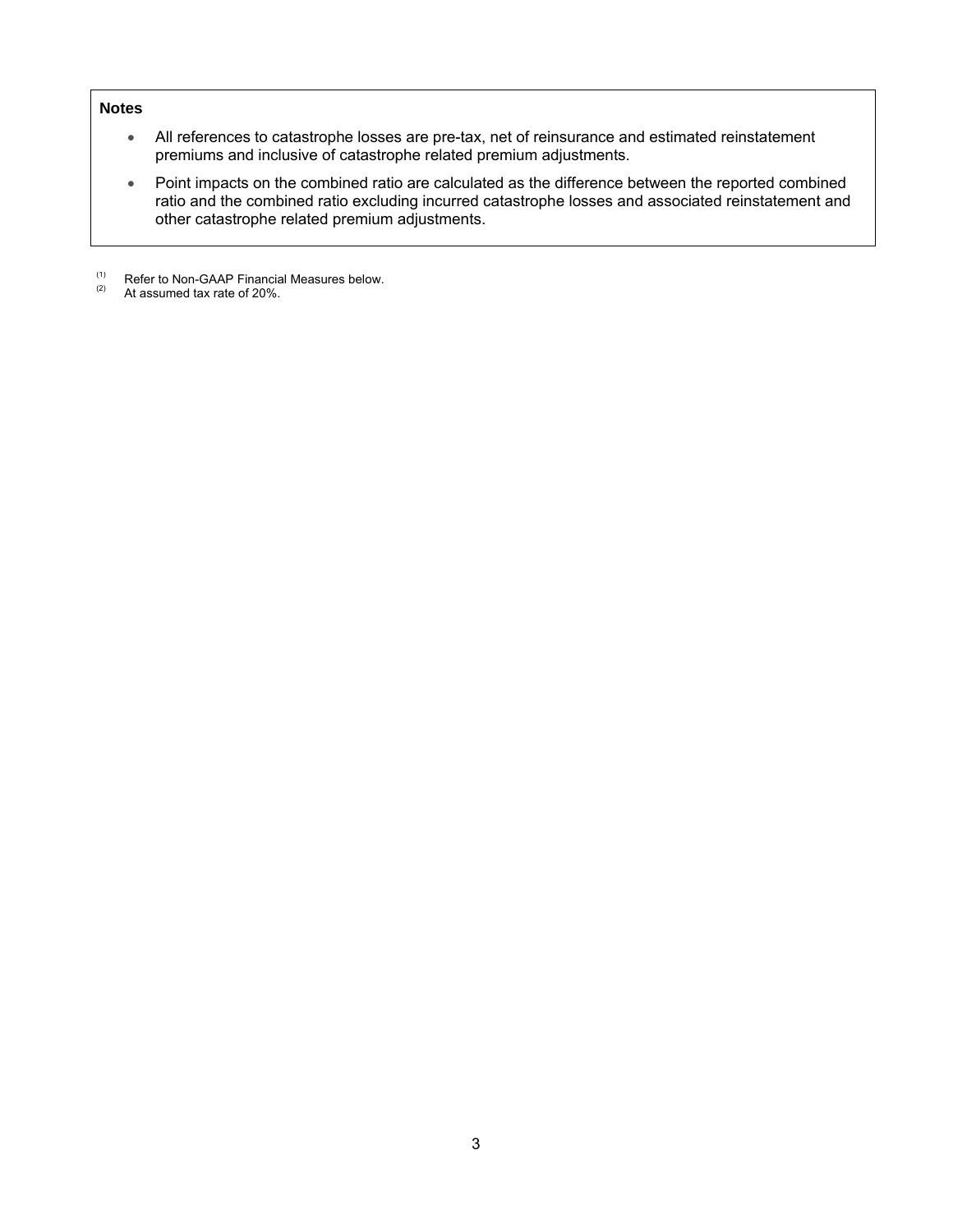## **FINANCIAL HIGHLIGHTS BY SEGMENT U.S. Operations**

*U.S. Operations include the Excess & Surplus Lines and Commercial Specialty businesses.* 

- Third quarter 2017 gross written premiums growth of 18.9% was driven by executing on strategic growth initiatives across Liability, Professional, and Specialty lines and planned reductions within Property lines due to continued pricing competition.
- Gross written premiums for the first nine months of 2017 were up 16.4% from the same 2016 period and reflect growth in all four business lines.
- The loss ratio for the 2017 third quarter was 61.2% compared to 54.3% for the 2016 third quarter. For the nine-month period in 2017 the loss ratio was 56.8% compared to 55.3% in the same 2016 period.
- Current accident year ex-CAT loss ratio, as adjusted for the 2017 third quarter was 57.3%, compared to 58.5% for the 2016 third quarter, and 57.4% compared to 57.5%, respectively, for the nine-month periods in 2017 and 2016.
- The expense ratio for the 2017 third quarter was 36.5% compared to 33.0% for the 2016 third quarter. For the first nine-months of 2017 the expense ratio was 35.1% compared to 32.2% in the first nine months of 2016.
- The third quarter 2017 expense ratio excluding catastrophe related premium adjustments, other third quarter 2017 catastrophe and risk management purchases and a one-time expense of \$3.5 million relating to the final resolution of a premium tax dispute was 34.3%.
- For the 2017 third quarter, U.S. Operations reported underwriting income of \$5.6 million, compared to underwriting income of \$27.5 million for the 2016 third quarter. For the first nine months of 2017, underwriting income was \$55.7 million compared to \$78.9 million in the first nine months of 2016.
- For the 2017 third quarter, net favorable prior-year reserve development was \$10.7 million, compared to net favorable prior-year reserve development of \$13.7 million for the 2016 third quarter. For the nine-month period in 2017 net favorable prior-year reserve development was \$28.7 million compared to net favorable prior-year reserve development of \$25.6 million for the same period in 2016.
- Catastrophe losses for the 2017 third quarter were \$21.0 million (and include \$3.8 million of catastrophe related premium charges) compared to catastrophe losses of \$4.5 million for the 2016 third quarter. Catastrophe losses for the first nine months of 2017 were \$25.9 million (including \$3.8 million of catastrophe related premium adjustments) compared to catastrophe losses of \$11.5 million for the first nine months of 2016.
- During the third quarter of 2017, the Company received a fee of \$8.5 million in connection with the transfer of certain fee based operations.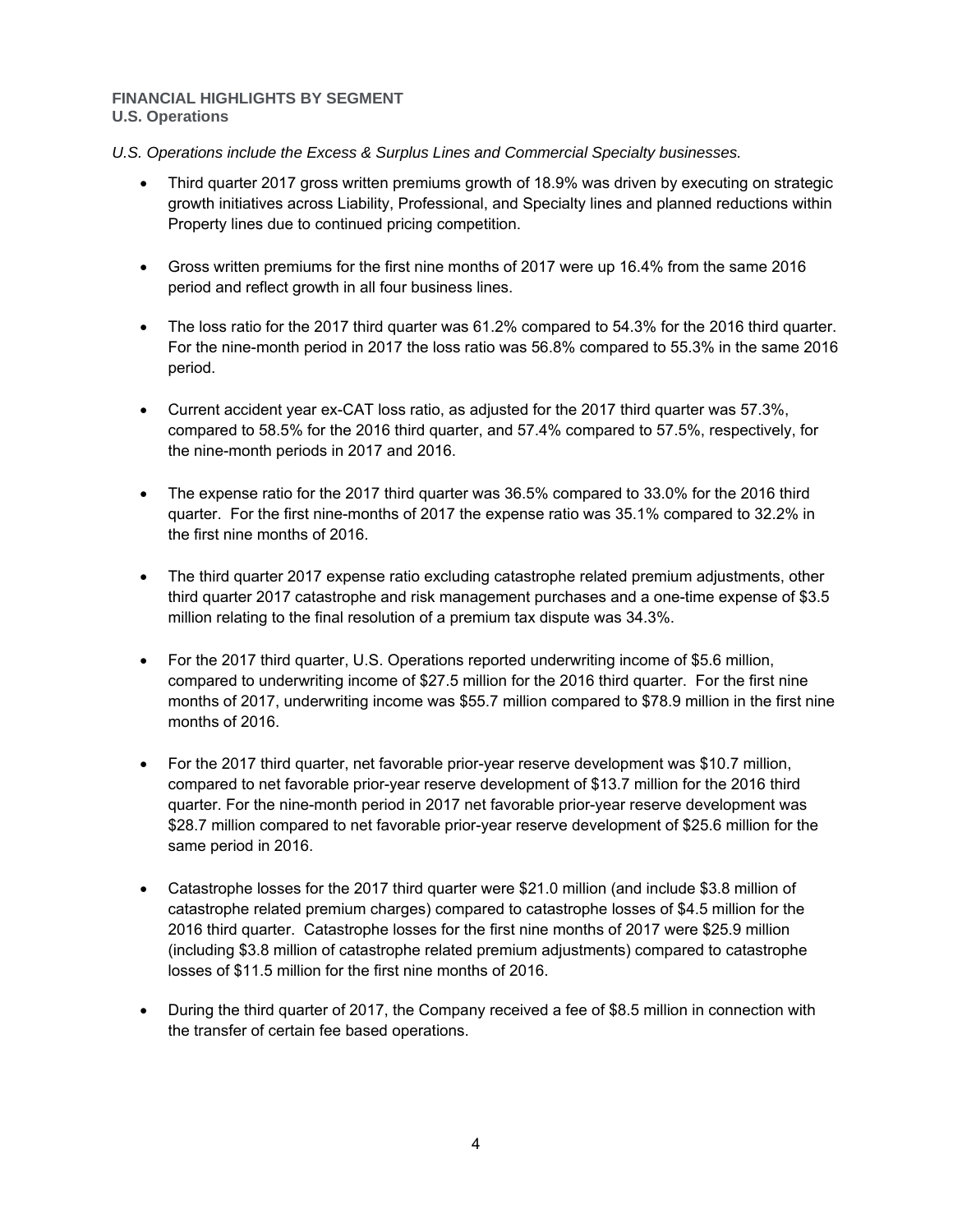## **International Operations**

*International Operations comprise Syndicate 1200, International Specialty, and the Ariel Re businesses including Syndicate 1910. The Ariel Re transaction closed on February 6, 2017; therefore, Ariel Re results are included in the International Operations results since that date.* 

- Gross written premiums were up 67.6% in the third quarter and 38.4% for the nine-month period of 2017 versus the same periods in 2016. Growth was driven by acquisition of Ariel Re reinsurance business at Syndicate 1910, and by business in Bermuda and Brazil.
- The third quarter 2017 reported loss ratio was 113.0% compared to 55.4% in the 2016 third quarter. For the nine months of 2017 the loss ratio was 77.7% compared to 55.0% for the same period of 2016. The increase in the third quarter 2017 loss ratio relates to Syndicate 1200 due to approximately \$15 million in higher current accident year property losses as was pre-announced in mid-October.
- Current accident year ex-CAT loss ratio, as adjusted for the third quarter of 2017, was 58.3%, compared to 49.9% for the 2016 third quarter. For the nine month 2017 period the current accident year ex-CAT loss ratio, as adjusted was 56.4% compared to 50.9% in the first nine months of 2016.
- The expense ratio for the 2017 third quarter was 43.3% compared to 35.8% for the 2016 third quarter. For the first nine-months of 2017 the expense ratio was 38.7% compared to 37.7% in the same 2016 period.
- The third quarter 2017 expense ratio excluding catastrophe related premium adjustments, other third quarter 2017 catastrophe and risk management purchases was 38.7% compared to 35.8% in the same 2016 period. The nine-month adjusted expense ratio was 37.3% compared to 37.7% in the same 2016 period.
- For the 2017 third quarter, International Operations reported an underwriting loss of \$82.7 million compared to underwriting income of \$12.5 million for the 2016 third quarter. In the first nine months of 2017 the underwriting loss was \$78.1 million, compared to underwriting income of \$30.6 million in the first nine months of 2016.
- For the 2017 third quarter, net favorable prior-year reserve development was \$2.6 million compared to net favorable prior year reserve development of \$0.6 million for the 2016 third quarter.
- Catastrophe losses for the 2017 third quarter were \$83.5 million (and include \$10.7 million of catastrophe related premium charges) compared to catastrophe losses of \$8.5 million for the 2016 third quarter. Catastrophe losses for the first nine months of 2017 were \$85.0 million compared to catastrophe losses of \$27.4 million for the first nine months of 2016.

# **CONFERENCE CALL**

Argo Group management will conduct an investor conference call starting at Noon EDT (1 p.m. ADT) tomorrow, Friday, Nov. 3, 2017. A live webcast of the conference call can be accessed by visiting https://services.choruscall.com/links/agii171103.html. Participants in the U.S. can access the call by dialing (877) 291-5203. Callers dialing from outside the U.S. can access the call by dialing (412) 902- 6610. Please ask the operator to be connected to the Argo Group earnings call.

A webcast replay will be available shortly after the live conference call and can be accessed at https://services.choruscall.com/links/agii171103.html. A telephone replay of the conference call will be available through Nov. 10, 2017, to callers in the U.S. by dialing (877) 344-7529 (conference # 10113943). Callers dialing from outside the U.S. can access the telephone replay by dialing (412) 317- 0088 (conference # 10113943).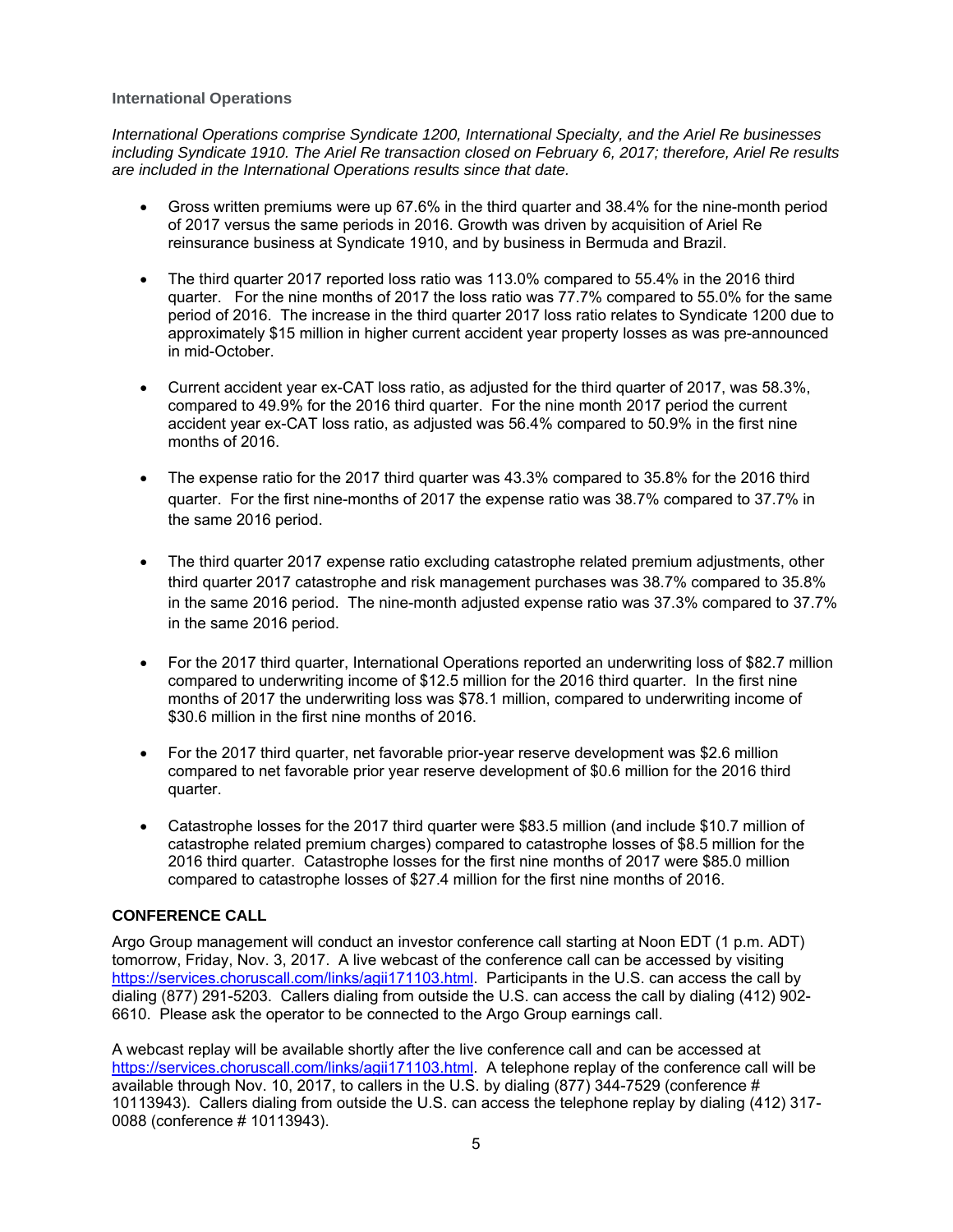## **ABOUT ARGO GROUP INTERNATIONAL HOLDINGS, LTD.**

Argo Group International Holdings, Ltd. (NASDAQ: AGII) is an international underwriter of specialty insurance and reinsurance products in the property and casualty market. Argo Group offers a full line of products and services designed to meet the unique coverage and claims handling needs of businesses in two primary segments: U.S. Operations and International Operations. Argo Group's insurance subsidiaries are A. M. Best-rated 'A' (Excellent) (third highest rating out of 16 rating classifications) with a stable outlook, and Argo Group's U.S. insurance subsidiaries are Standard and Poor's-rated 'A-' (Strong) with a stable outlook. More information on Argo Group and its subsidiaries is available at www.argolimited.com.

## **FORWARD-LOOKING STATEMENTS**

This press release may include forward-looking statements, both with respect to Argo Group and its industry, that reflect our current views with respect to future events and financial performance. These statements are made pursuant to the safe harbor provisions of the Private Securities Litigation Reform Act of 1995. Forward-looking statements include all statements that do not relate solely to historical or current facts, and can be identified by the use of words such as "expect," "intend," "plan," "believe," "do not believe," "aim," "project," "anticipate," "seek," "will," "likely," "assume," "estimate," "may," "continue," "guidance," "objective," "outlook," "trends," "future," "could," "would," "should," "target," "on track" and similar expressions of a future or forward-looking nature. All forward-looking statements address matters that involve risks and uncertainties, many of which are beyond Argo Group's control. Accordingly, there are or will be important factors that could cause actual results to differ materially from those indicated in such statements and, therefore, you should not place undue reliance on any such statements. We believe that these factors include, but are not limited to, the following: 1) unpredictability and severity of catastrophic events; 2) rating agency actions; 3) adequacy of our risk management and loss limitation methods; 4) cyclicality of demand and pricing in the insurance and reinsurance markets; 5) statutory or regulatory developments including tax policy, reinsurance and other regulatory matters; 6) our ability to implement our business strategy; 7) adequacy of our loss reserves; 8) continued availability of capital and financing; 9) retention of key personnel; 10) competition; 11) potential loss of business from one or more major insurance or reinsurance brokers; 12) our ability to implement, successfully and on a timely basis, complex infrastructure, distribution capabilities, systems, procedures and internal controls, and to develop accurate actuarial data to support the business and regulatory and reporting requirements; 13) general economic and market conditions (including inflation, volatility in the credit and capital markets, interest rates and foreign currency exchange rates); 14) the integration of Ariel Re and other businesses we may acquire or new business ventures we may start; 15) the effect on our investment portfolios of changing financial market conditions including inflation, interest rates, liquidity and other factors; 16) acts of terrorism or outbreak of war; and 17) availability of reinsurance and retrocessional coverage, as well as management's response to any of the aforementioned factors.

In addition, any estimates relating to loss events involve the exercise of considerable judgment and reflect a combination of ground-up evaluations, information available to date from brokers and cedants, market intelligence, initial tentative loss reports and other sources. The actuarial range of reserves and management's best estimate is based on our then current state of knowledge including explicit and implicit assumptions relating to the pattern of claim development, the expected ultimate settlement amount, inflation and dependencies between lines of business. Our internal capital model is used to consider the distribution for reserving risk around this best estimate and predict the potential range of outcomes. However, due to the complexity of factors contributing to the losses and the preliminary nature of the information used to prepare these estimates, there can be no assurance that Argo Group's ultimate losses will remain within the stated amount.

The foregoing review of important factors should not be construed as exhaustive and should be read in conjunction with the other cautionary statements that are included herein and elsewhere, including the risk factors included in our most recent reports on Form 10-K and Form 10-Q and other documents of Argo Group on file with or furnished to the U.S. Securities and Exchange Commission ("SEC"). Any forward-looking statements made in this press release are qualified by these cautionary statements, and there can be no assurance that the actual results or developments anticipated by Argo Group will be realized or, even if substantially realized, that they will have the expected consequences to, or effects on,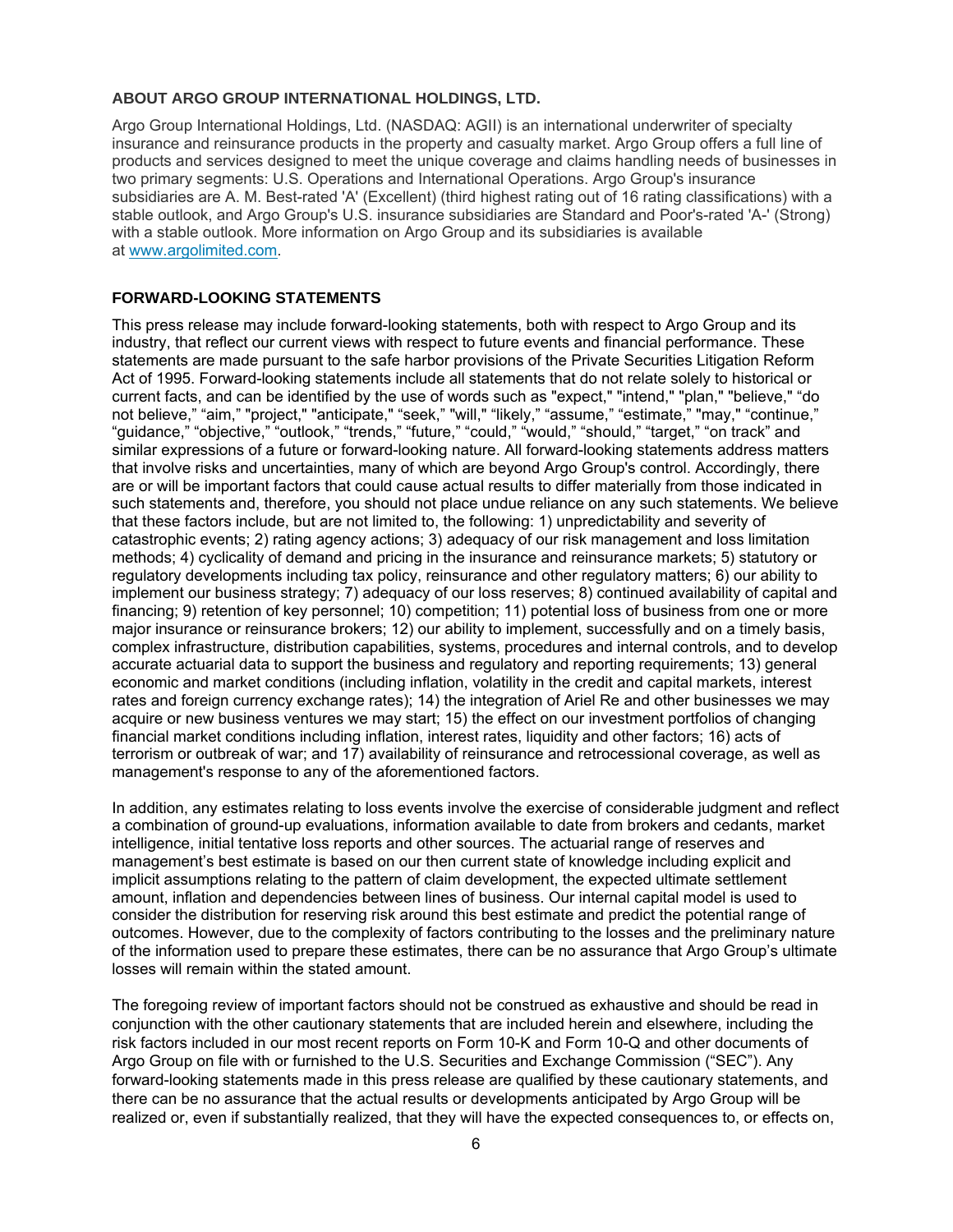Argo Group or its business or operations. Except as required by law, Argo Group undertakes no obligation to update publicly or revise any forward-looking statement, whether as a result of new information, future developments or otherwise.

## **NON-GAAP FINANCIAL MEASURES**

In presenting the Company's results, management has included and discussed in this press release certain non-generally accepted accounting principles ("non-GAAP") financial measures within the meaning of Regulation G as promulgated by the U.S. Securities and Exchange Commission. Management believes that these non-GAAP measures, which may be defined differently by other companies, better explain the Company's results of operations in a manner that allows for a more complete understanding of the underlying trends in the Company's business. However, these measures should not be viewed as a substitute for those determined in accordance with generally accepted accounting principles ("U.S. GAAP").

"Underwriting income" is an internal performance measure used in the management of the Company's operations and represents net amount earned from underwriting activities (net premiums earned less underwriting expenses and claims incurred). Although this measure of profit (loss) does not replace net income (loss) computed in accordance with U.S. GAAP as a measure of profitability, management uses this measure of profit (loss) to focus our reporting segments on generating underwriting income. The Company presents Underwriting income as a measure that is commonly recognized as a standard of performance by investors, analysts, rating agencies and other users of its financial information.

"Current accident year ex-CAT combined ratio, as adjusted" is an internal measure used by the management of the Company to evaluate the performance of its' underwriting activity and represents the net amount of underwriting income excluding catastrophe related charges, the impact of changes to prior year loss reserves and other non-recurring items. Although this measure does not replace the combined ratio it provides management with a view of the quality of earnings generated by underwriting activity for the current accident year.

"Total return on average investments" is an internal measure used by management of the Company to evaluate the performance of its investment and asset management activities and represents the total of net investment income, net realized gains and losses, and the net change in unrealized gains and losses. These returns are analyzed as a percentage of the average investments excluding investments managed on behalf of trade capital providers who are third-parties that provide underwriting capital to our Syndicate operations. This measure does not replace net investment income as a measure of return on invested assets. However, it provides management with an overall view of investment performance.

"Adjusted operating income" is an internal performance measure used in the management of the Company's operations and represents after-tax (at an assumed effective tax rate of 20%) operational results excluding, as applicable, net realized investment gains or losses, net foreign exchange gain or loss, and other similar non-recurring items. The Company excludes net realized investment gains or losses, net foreign exchange gain or loss, and other similar non-recurring items from the calculation of adjusted operating income because these amounts are influenced by and fluctuate in part, by market conditions that are outside of management's control. In addition to presenting net income determined in accordance with U.S. GAAP, the Company believes that showing adjusted operating income enables investors, analysts, rating agencies and other users of the Company's financial information to more easily analyze our results of operations and underlying business performance. Adjusted operating income should not be viewed as a substitute for U.S. GAAP net income.

"Annualized return on average shareholders' equity" ("ROAE") is calculated using average shareholders' equity. In calculating ROAE, the net income available to shareholders for the period is multiplied by the number of periods in a calendar year to arrive at annualized net income available to shareholders. The Company presents ROAE as a measure that is commonly recognized as a standard of performance by investors, analysts, rating agencies and other users of its financial information.

"Annualized adjusted operating return on average shareholders' equity" is calculated using adjusted operating income (as defined above and annualized in the manner described for net income (loss)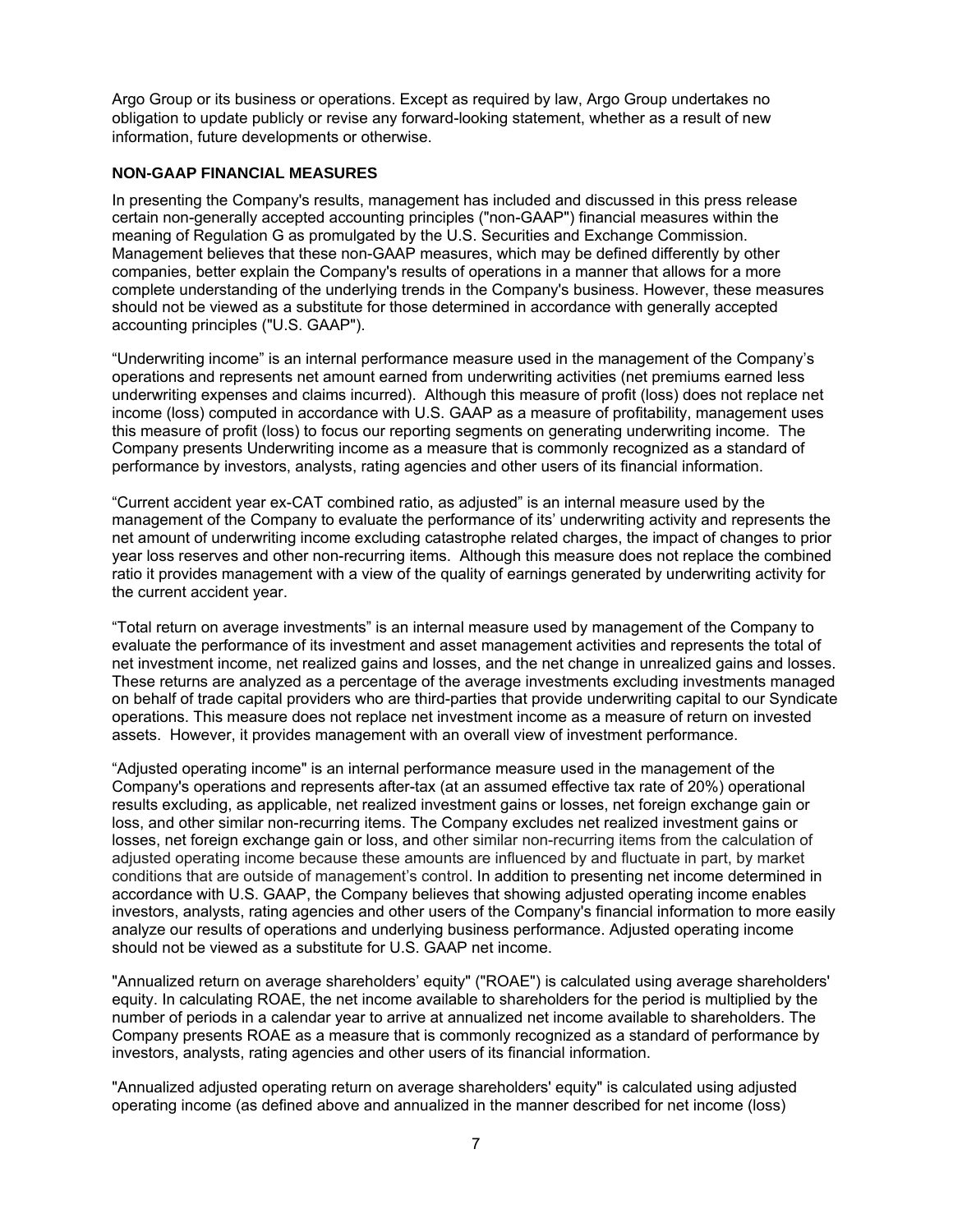available to shareholders under ROAE above) and average shareholders' equity. The assumed tax rate is 20%.

Reconciliations of these financial measures to their most directly comparable U.S. GAAP measures are included in the attached tables.

> - more – (financial tables follow)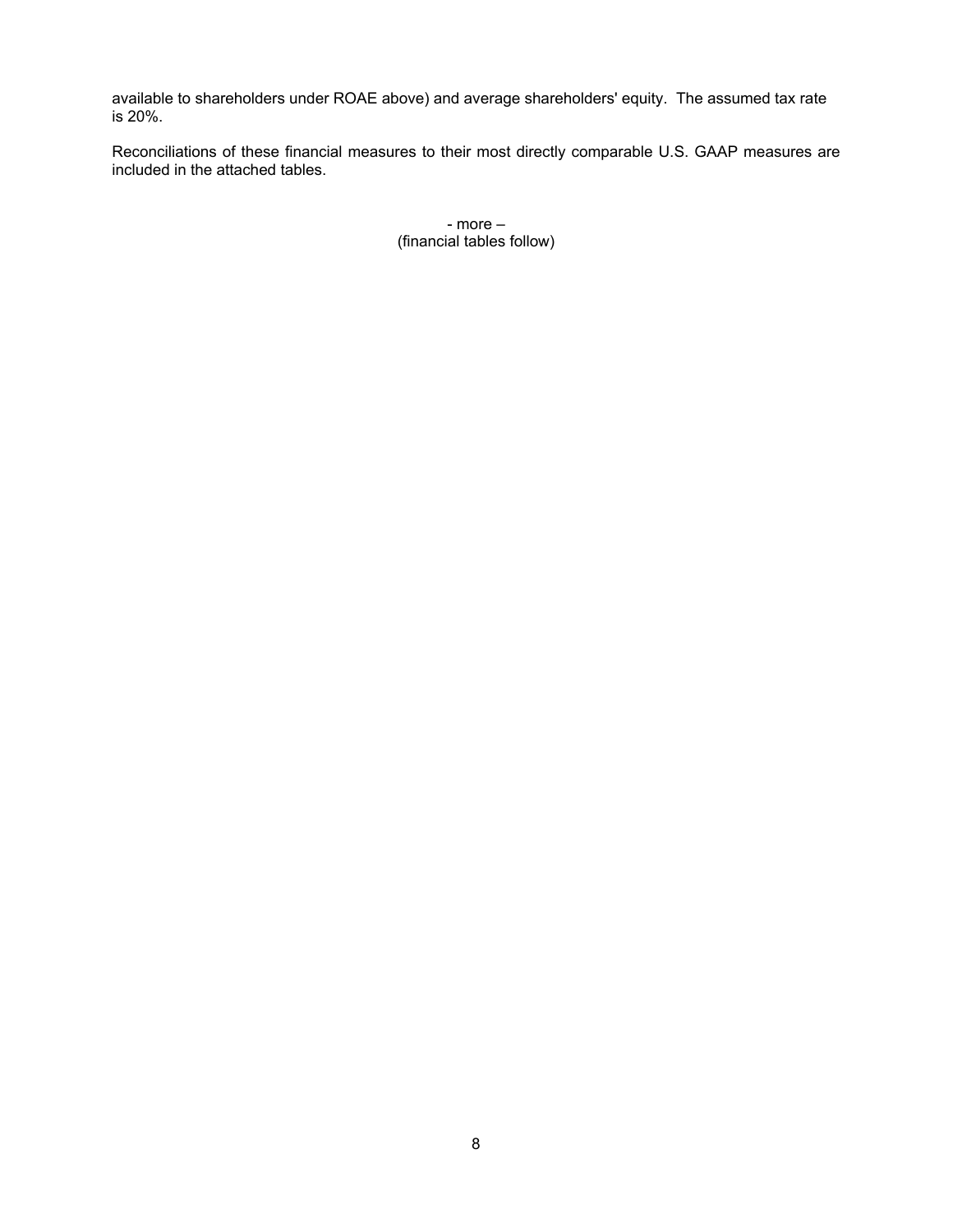# ARGO GROUP INTERNATIONAL HOLDINGS, LTD. CONSOLIDATED BALANCE SHEETS

(in millions, except per share amounts)

|                                                  | September 30, | December 31, |         |  |
|--------------------------------------------------|---------------|--------------|---------|--|
|                                                  | 2017          |              | 2016    |  |
|                                                  | (unaudited)   |              |         |  |
| Assets                                           |               |              |         |  |
| Total investments                                | \$<br>4,807.5 | \$           | 4,324.3 |  |
| Cash                                             | 235.8         |              | 86.0    |  |
| Accrued investment income                        | 23.6          |              | 20.7    |  |
| Receivables                                      | 2,780.7       |              | 1,849.4 |  |
| Goodwill and intangible assets                   | 260.5         |              | 219.9   |  |
| Deferred acquisition costs, net                  | 168.8         |              | 139.1   |  |
| Ceded unearned premiums                          | 461.4         |              | 302.8   |  |
| Other assets                                     | 319.7         |              | 262.8   |  |
| Total assets                                     | \$<br>9,058.0 | \$           | 7,205.0 |  |
|                                                  |               |              |         |  |
| Liabilities and Shareholders' Equity             |               |              |         |  |
| Reserves for losses and loss adjustment expenses | \$<br>4,305.9 | \$           | 3,350.8 |  |
| Unearned premiums                                | 1,286.0       |              | 970.0   |  |
| Ceded reinsurance payable, net                   | 822.6         |              | 466.6   |  |
| Senior unsecured fixed rate notes                | 139.6         |              | 139.5   |  |
| Other indebtedness                               | 184.7         |              | 55.4    |  |
| Junior subordinated debentures                   | 256.5         |              | 172.7   |  |
| Other liabilities                                | 254.7         |              | 257.3   |  |
| <b>Total liabilities</b>                         | 7,250.0       |              | 5,412.3 |  |
| Total shareholders' equity                       | 1,808.0       |              | 1,792.7 |  |
| Total liabilities and shareholders' equity       | \$<br>9,058.0 | \$           | 7,205.0 |  |
| Book value per common share                      | \$<br>60.96   | \$           | 59.73   |  |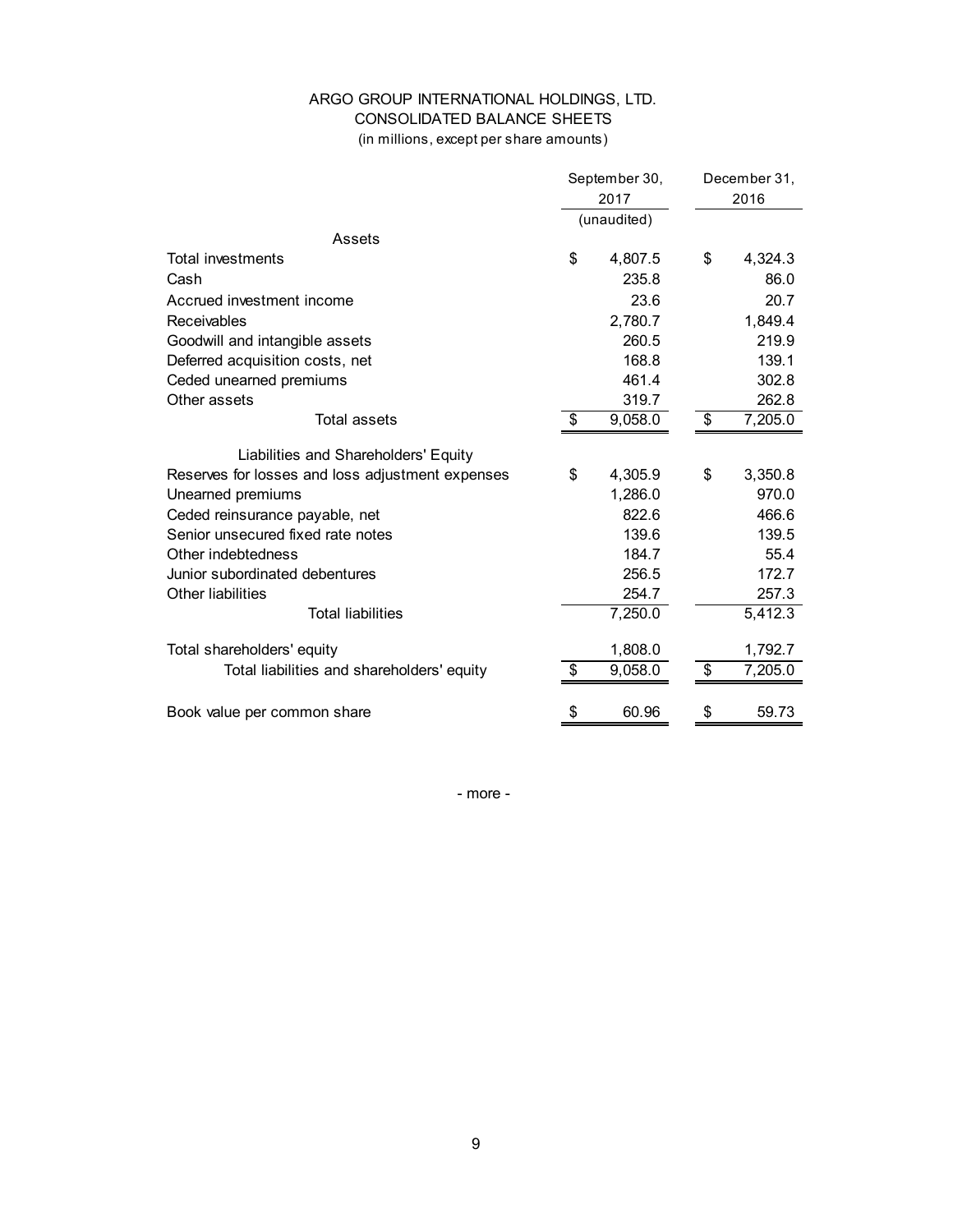## ARGO GROUP INTERNATIONAL HOLDINGS, LTD. FINANCIAL HIGHLIGHTS ALL SEGMENTS (in millions, except per share amounts) (unaudited)

|                                                                                                                                                                                                                |    | <b>Three Months Ended</b><br>September 30,   |                 |                                                |    |                                                  | Nine months ended<br>September 30, |                                                  |  |
|----------------------------------------------------------------------------------------------------------------------------------------------------------------------------------------------------------------|----|----------------------------------------------|-----------------|------------------------------------------------|----|--------------------------------------------------|------------------------------------|--------------------------------------------------|--|
|                                                                                                                                                                                                                |    | 2017                                         |                 | 2016                                           |    | 2017                                             |                                    | 2016                                             |  |
| Gross written premiums<br>Net written premiums                                                                                                                                                                 | \$ | 805.1<br>473.2                               | \$              | 585.4<br>415.3                                 |    | \$2,090.9<br>1,263.7                             | \$                                 | 1,665.8<br>1,106.7                               |  |
| Earned premiums<br>Net investment income<br>Fee and other income<br>Net realized investment and other gains<br>Total revenue                                                                                   |    | 389.3<br>30.9<br>13.0<br>6.0<br>439.2        |                 | 358.7<br>32.7<br>7.6<br>17.7<br>416.7          |    | 1,167.8<br>105.0<br>20.4<br>25.1<br>1,318.3      |                                    | 1,048.5<br>89.6<br>20.2<br>12.8<br>1,171.1       |  |
| Losses and loss adjustment expenses<br>Underwriting, acquisition and insurance expenses<br>Interest expense<br>Fee and other expense, net<br>Foreign currency exchange losses (gains)<br><b>Total expenses</b> |    | 326.4<br>166.1<br>7.5<br>5.0<br>0.1<br>505.1 |                 | 207.8<br>137.4<br>4.9<br>5.9<br>(1.5)<br>354.5 |    | 779.5<br>474.4<br>20.4<br>12.4<br>4.0<br>1,290.7 |                                    | 596.0<br>403.0<br>14.6<br>18.1<br>4.5<br>1,036.2 |  |
| (Loss) income before taxes<br>Income tax (benefit) provision<br>Net (loss) income                                                                                                                              | s, | (65.9)<br>(4.6)<br>(61.3)                    | $\overline{\$}$ | 62.2<br>7.0<br>55.2                            | s, | 27.6<br>6.2<br>21.4                              | $\overline{\mathbb{S}}$            | 134.9<br>21.1<br>113.8                           |  |
| Net (loss) income per common share (basic)                                                                                                                                                                     | \$ | (2.04)                                       | \$              | 1.84                                           | \$ | 0.71                                             | \$                                 | 3.76                                             |  |
| Net (loss) income per common share (diluted)                                                                                                                                                                   | \$ | (2.04)                                       | \$              | 1.80                                           | \$ | 0.69                                             | \$                                 | 3.68                                             |  |
| Weighted average common shares:<br><b>Basic</b><br><b>Diluted</b>                                                                                                                                              |    | 30.0<br>30.0                                 |                 | 30.0<br>30.7                                   |    | 30.1<br>30.9                                     |                                    | 30.2<br>30.9                                     |  |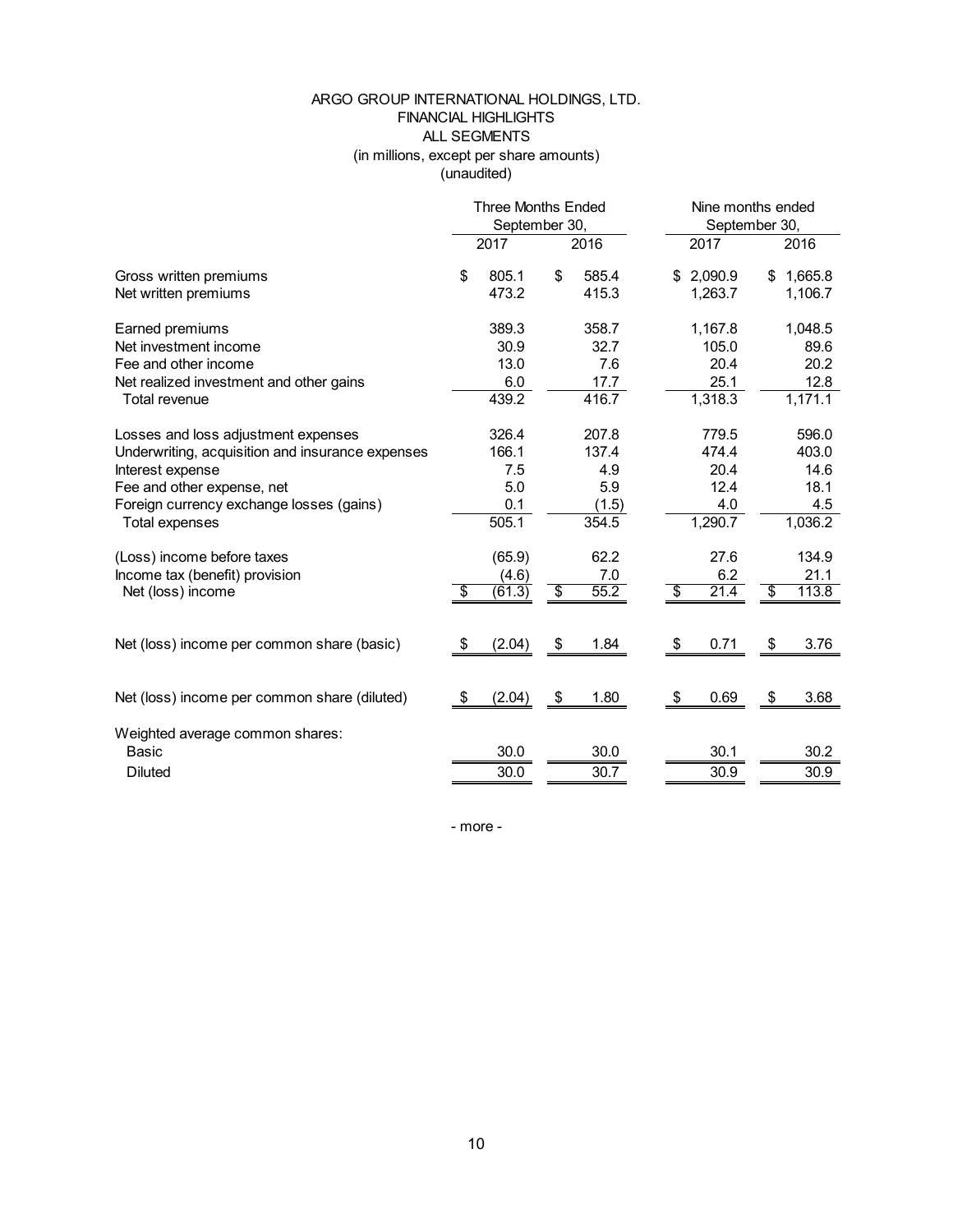# ARGO GROUP INTERNATIONAL HOLDINGS, LTD. SEGMENT DATA (in millions) (unaudited)

|                                 |                           | Three months ended |                           |       |                                                         | Nine months ended         |       |  |
|---------------------------------|---------------------------|--------------------|---------------------------|-------|---------------------------------------------------------|---------------------------|-------|--|
|                                 |                           |                    |                           |       | September 30, September 30, September 30, September 30, |                           |       |  |
|                                 |                           | 2017               |                           | 2016  | 2017                                                    |                           | 2016  |  |
| <b>U.S. OPERATIONS</b>          |                           |                    |                           |       |                                                         |                           |       |  |
| Gross written premiums          | \$                        | 428.9              | \$                        | 360.8 | \$<br>1,128.9                                           | \$                        | 970.2 |  |
| Net written premiums            |                           | 302.6              |                           | 258.9 | 781.1                                                   |                           | 671.8 |  |
| Earned premiums                 |                           | 242.6              |                           | 216.3 | 692.9                                                   |                           | 629.7 |  |
| Underwriting income             |                           | 5.6                |                           | 27.5  | 55.7                                                    |                           | 78.9  |  |
| Net investment income           |                           | 18.8               |                           | 20.3  | 66.0                                                    |                           | 55.8  |  |
| Interest expense                |                           | (3.8)              |                           | (2.2) | (10.3)                                                  |                           | (6.8) |  |
| Fee income (expense), net       |                           | 8.1                |                           | 0.3   | 7.5                                                     |                           | (1.7) |  |
| Net income before taxes         | $\boldsymbol{\mathsf{S}}$ | 28.7               | $\$\$                     | 45.9  | \$<br>118.9                                             | $\boldsymbol{\mathsf{S}}$ | 126.2 |  |
| Loss ratio                      |                           | 61.2%              |                           | 54.3% | 56.8%                                                   |                           | 55.3% |  |
| Expense ratio                   |                           | 36.5%              |                           | 33.0% | 35.1%                                                   |                           | 32.2% |  |
| GAAP combined ratio             |                           | 97.7%              |                           | 87.3% | 91.9%                                                   |                           | 87.5% |  |
| <b>INTERNATIONAL OPERATIONS</b> |                           |                    |                           |       |                                                         |                           |       |  |
| Gross written premiums          | \$                        | 376.3              | \$                        | 224.5 | \$<br>962.0                                             | \$                        | 695.3 |  |
| Net written premiums            |                           | 170.7              |                           | 156.3 | 482.6                                                   |                           | 434.6 |  |
| Earned premiums                 |                           | 146.8              |                           | 142.3 | 474.9                                                   |                           | 418.5 |  |
| Underwriting (loss) income      |                           | (82.7)             |                           | 12.5  | (78.1)                                                  |                           | 30.6  |  |
| Net investment income           |                           | 7.7                |                           | 7.5   | 24.4                                                    |                           | 22.7  |  |
| Interest expense                |                           | (2.8)              |                           | (1.4) | (7.1)                                                   |                           | (4.0) |  |
| Fee income, net                 |                           | 0.3                |                           | 1.5   | 0.7                                                     |                           | 3.8   |  |
| Net (loss) income before taxes  | $\boldsymbol{\mathsf{S}}$ | (77.5)             | $\boldsymbol{\mathsf{S}}$ | 20.1  | \$<br>(60.1)                                            | $\boldsymbol{\mathsf{S}}$ | 53.1  |  |
| Loss ratio                      |                           | 113.0%             |                           | 55.4% | 77.7%                                                   |                           | 55.0% |  |
| Expense ratio                   |                           | 43.3%              |                           | 35.8% | 38.7%                                                   |                           | 37.7% |  |
| GAAP combined ratio             |                           | 156.3%             |                           | 91.2% | 116.4%                                                  |                           | 92.7% |  |

-more-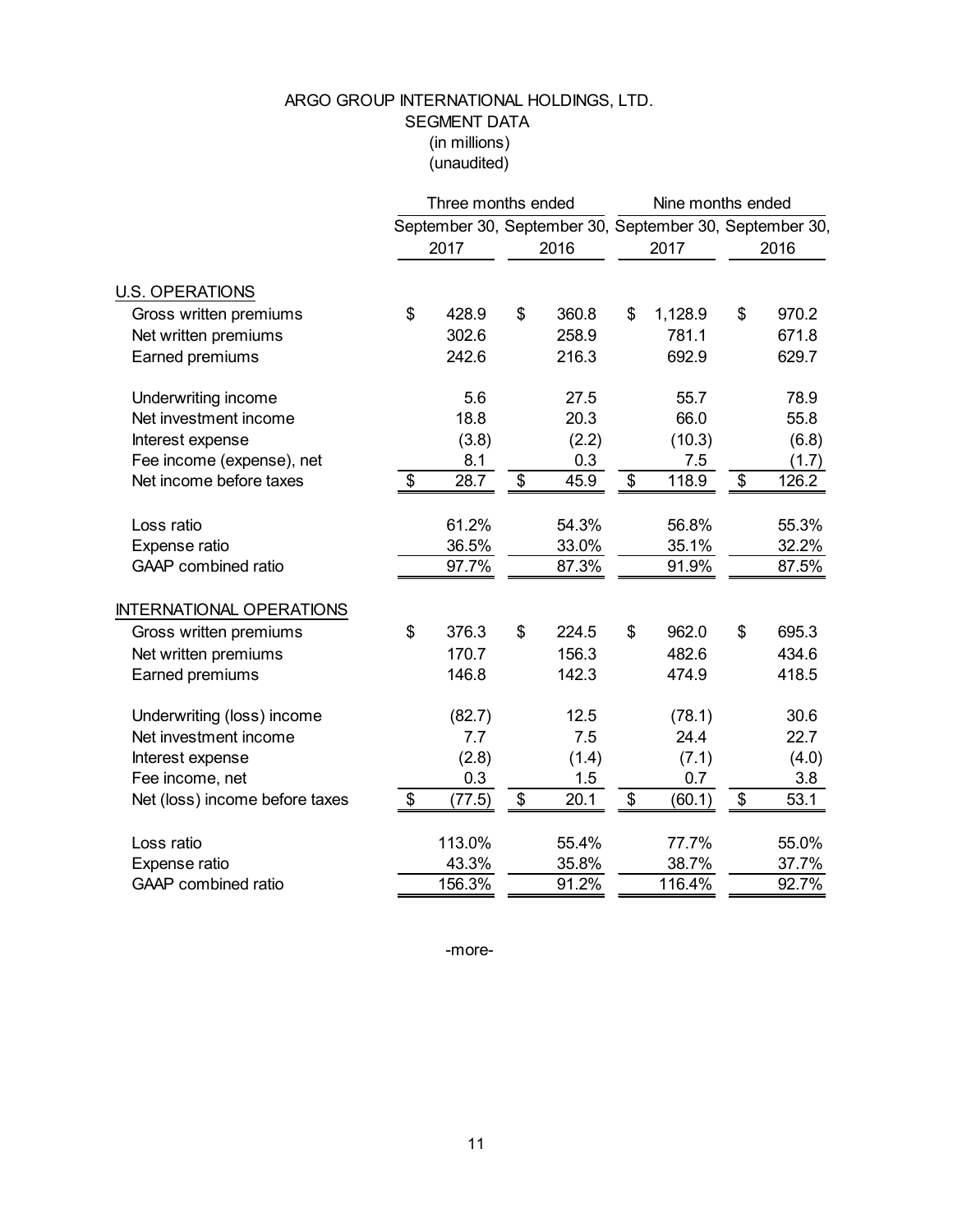#### (in millions) ARGO GROUP INTERNATIONAL HOLDINGS, LTD. (unaudited)

| Net Prior Year Development      | Three months ended<br>September 30, |        |    |        |      | Nine months ended<br>September 30, |      |        |  |
|---------------------------------|-------------------------------------|--------|----|--------|------|------------------------------------|------|--------|--|
| (Favorable)/Unfavorable         | 2017                                |        |    | 2016   | 2017 |                                    | 2016 |        |  |
| US Operations                   | \$                                  | (10.7) | \$ | (13.7) | \$   | (28.7)                             |      | (25.6) |  |
| <b>International Operations</b> |                                     | (2.6)  |    | (0.6)  |      | 17.0                               |      | (10.8) |  |
| <b>Run-off Lines</b>            |                                     | 12.0   |    | 11.4   |      | 16.1                               |      | 17.6   |  |
| Total                           |                                     | (1.3)  |    | (2.9)  |      | 4.4                                |      | (18.8) |  |

|                                                                  | Three months ended | September 30, |      |    |       | Nine months ended<br>September 30, |      |  |
|------------------------------------------------------------------|--------------------|---------------|------|----|-------|------------------------------------|------|--|
|                                                                  | 2017               |               | 2016 |    | 2017  |                                    | 2016 |  |
| Catastrophe losses                                               |                    |               |      |    |       |                                    |      |  |
| US Operations                                                    | \$<br>17.2         | \$            | 4.5  | \$ | 22.1  | S                                  | 11.5 |  |
| International Operations                                         | 72.8               |               | 8.5  |    | 74.3  |                                    | 27.4 |  |
| Total catastrophe losses                                         | 90.0               |               | 13.0 |    | 96.4  |                                    | 38.9 |  |
| CAT related premium adjustments                                  |                    |               |      |    |       |                                    |      |  |
| <b>US Operations</b>                                             | 3.8                |               |      |    | 3.8   |                                    |      |  |
| <b>International Operations</b>                                  | 10.7               |               |      |    | 10.7  |                                    |      |  |
| Total CAT related premium adjustments                            | 14.5               |               |      |    | 14.5  |                                    |      |  |
| Catastrophe losses, inclusive of CAT related premium adjustments | 104.5              |               | 13.0 |    | 110.9 |                                    | 38.9 |  |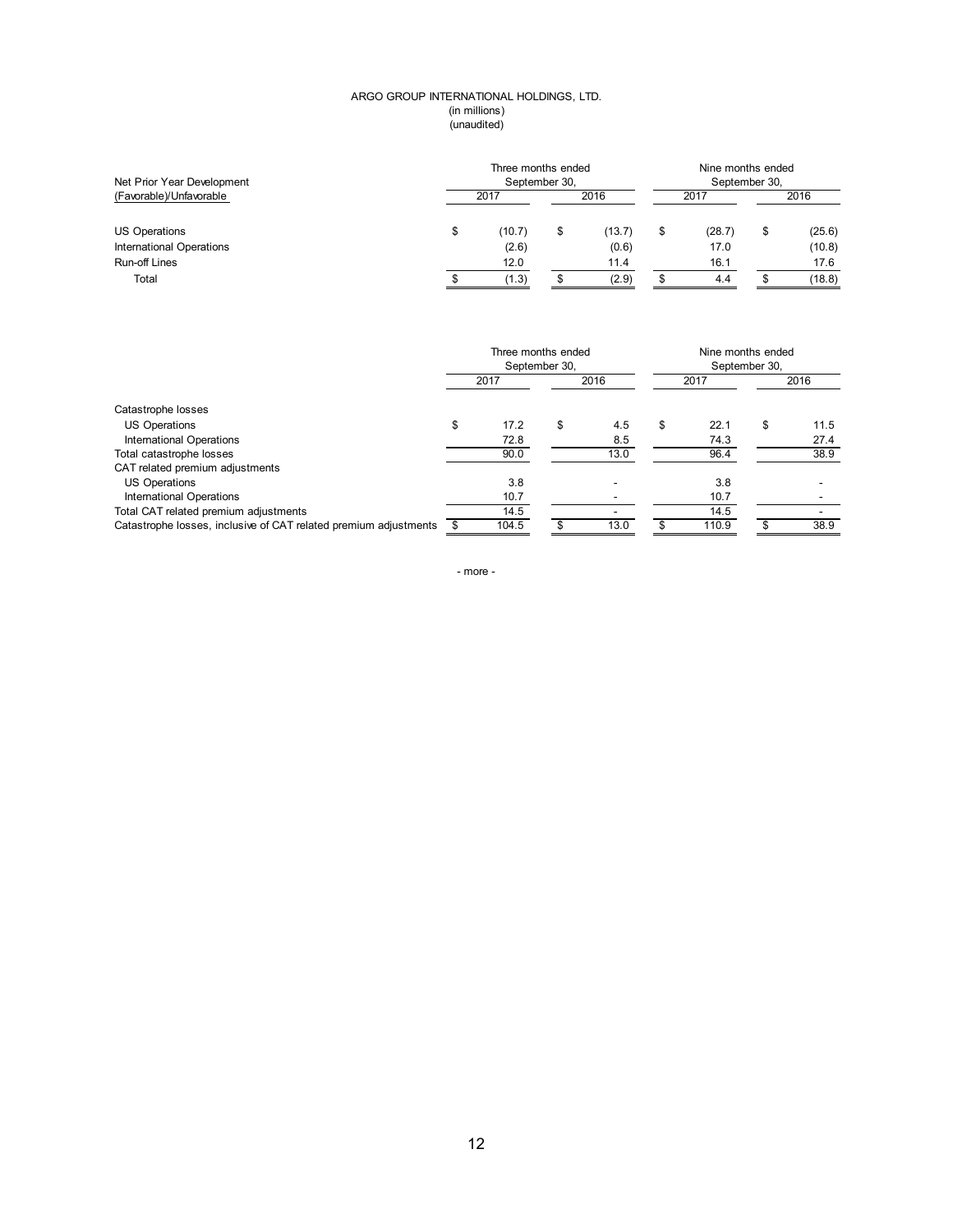### ARGO GROUP INTERNATIONAL HOLDINGS, LTD. RECONCILIATION OF RATIOS (unaudited) (in millions)

|                                                               | Three months ended              |                       | Nine months ended |                              |  |  |  |
|---------------------------------------------------------------|---------------------------------|-----------------------|-------------------|------------------------------|--|--|--|
|                                                               | September 30,                   |                       | September 30,     |                              |  |  |  |
| <b>US Operations</b>                                          | 2017                            | 2016                  | 2017              | 2016                         |  |  |  |
| Earned premiums, as reported                                  | 242.6<br>\$                     | 216.3<br>\$           | 692.9<br>\$       | 629.7<br>\$                  |  |  |  |
| CAT related premiums adjustments                              | 3.8                             |                       | 3.8               |                              |  |  |  |
| Net earned premiums, net of catastrophe adjustments           | 246.4                           | 216.3                 | 696.7             | 629.7                        |  |  |  |
| Other CAT and risk management purchases in Q3 2017            | 1.4                             |                       | 1.4               | $\qquad \qquad \blacksquare$ |  |  |  |
| Net earned premiums, as adjusted                              | 247.8<br>\$                     | $\mathbb{S}$<br>216.3 | \$<br>698.1       | \$<br>629.7                  |  |  |  |
| Losses and loss adjustment expenses, as reported              | 148.4<br>\$                     | \$<br>117.5           | 394.2<br>\$       | 348.1<br>\$                  |  |  |  |
| Catastrophe losses                                            | (17.2)                          | (4.5)                 | (22.1)            | (11.5)                       |  |  |  |
| Prior accident year reserve development                       | 10.7                            | 13.7                  | 28.7              | 25.6                         |  |  |  |
| Current accident year losses excluding CATs, as adjusted      | 141.9<br>\$                     | \$<br>126.7           | \$<br>400.8       | 362.2<br>\$                  |  |  |  |
| Underwriting, acquisition and insurance expenses, as reported | \$<br>88.6                      | \$<br>71.3            | 243.0<br>\$       | \$<br>202.7                  |  |  |  |
| Final resolution of premium tax dispute                       | (3.5)                           |                       | (3.5)             |                              |  |  |  |
| Underwriting, acquisition and insurance expenses, as adjusted | $\overline{\mathbf{s}}$<br>85.1 | s.<br>71.3            | \$239.5           | \$<br>202.7                  |  |  |  |
|                                                               | 61.2%                           | 54.3%                 | 56.8%             | 55.3%                        |  |  |  |
| Loss ratio, as reported                                       |                                 |                       |                   |                              |  |  |  |
| Catastrophe losses (a)                                        | $-8.0%$                         | $-2.1%$               | $-3.4%$           | $-1.8%$                      |  |  |  |
| Prior accident year loss development                          | 4.3%                            | 6.3%<br>0.0%          | 4.1%              | 4.0%                         |  |  |  |
| Other CAT and risk management purchases in Q3 2017            | $-0.2%$                         |                       | $-0.1%$           | 0.0%                         |  |  |  |
| Current accident year ex-cats loss ratio, as adjusted         | 57.3%                           | 58.5%                 | 57.4%             | 57.5%                        |  |  |  |
| Expense ratio, as reported                                    | 36.5%                           | 33.0%                 | 35.1%             | 32.2%                        |  |  |  |
| Final resolution of premium tax dispute                       | $-1.5%$                         | 0.0%                  | $-0.5%$           | 0.0%                         |  |  |  |
| Other CAT and risk management purchases in Q3 2017            | $-0.7%$                         | 0.0%                  | $-0.3%$           | 0.0%                         |  |  |  |
| Expense ratio, as adjusted                                    | 34.3%                           | 33.0%                 | 34.3%             | 32.2%                        |  |  |  |
| Combined ratio, as reported                                   | 97.7%                           | 87.3%                 | 91.9%             | 87.5%                        |  |  |  |
| CAY ex-CAT combined ratio, as adjusted                        | 91.6%                           | 91.5%                 | 91.7%             | 89.7%                        |  |  |  |
|                                                               |                                 |                       |                   |                              |  |  |  |

(a) Please refer to Notes for calculation of the point impacts of catastrophe losses on the ratios.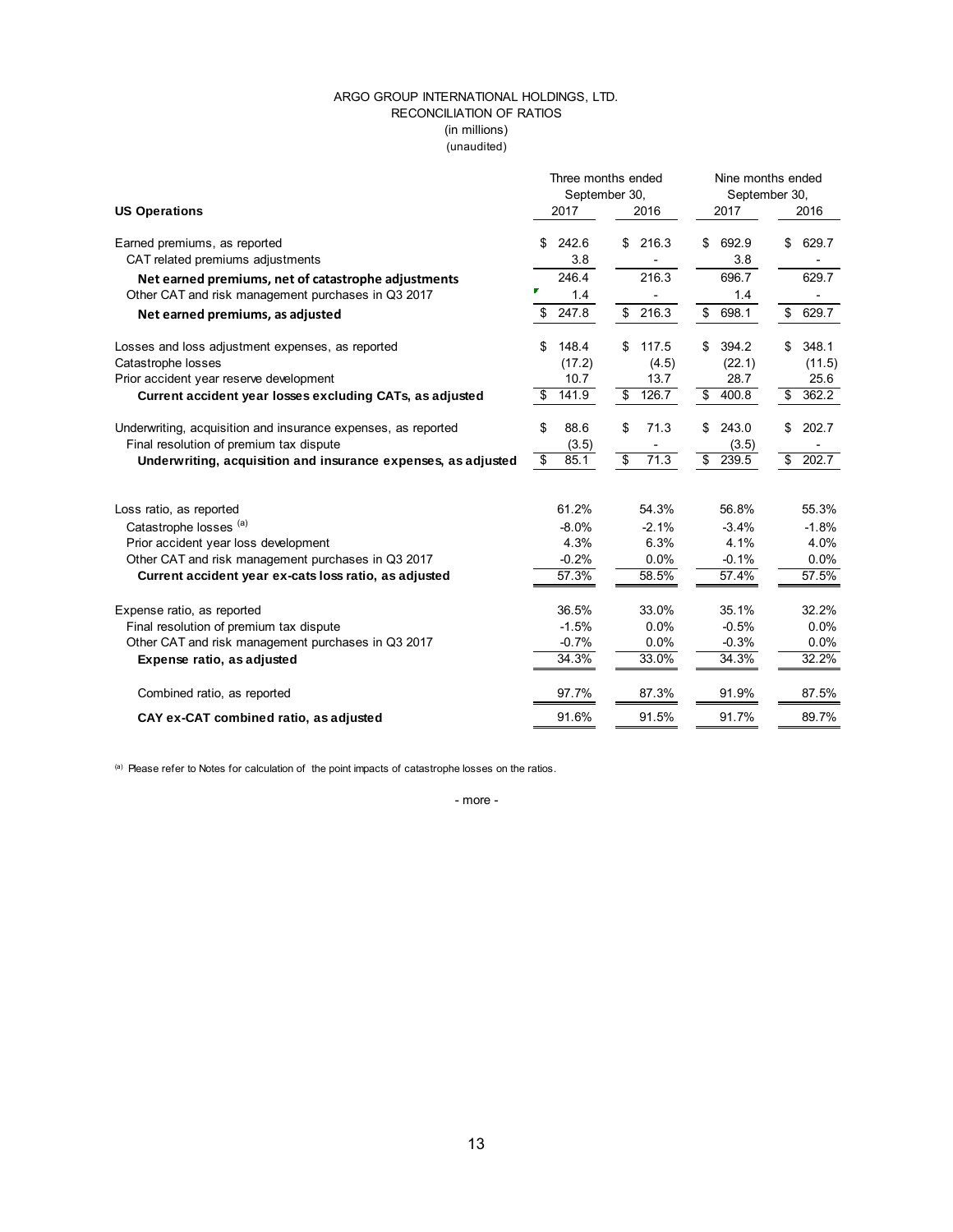### ARGO GROUP INTERNATIONAL HOLDINGS, LTD. RECONCILIATION OF RATIOS (unaudited) (in millions)

|                                                               |                                  | Three months ended              | Nine months ended                |                          |  |  |  |
|---------------------------------------------------------------|----------------------------------|---------------------------------|----------------------------------|--------------------------|--|--|--|
|                                                               | September 30,                    |                                 | September 30,                    |                          |  |  |  |
| <b>International Operations</b>                               | 2017                             | 2016                            | 2017                             | 2016                     |  |  |  |
| Earned premiums, as reported                                  | 146.8<br>S.                      | 142.3<br>\$                     | 474.9<br>S.                      | \$<br>418.5              |  |  |  |
| CAT related premiums adjustments                              | 10.7                             |                                 | 10.7                             |                          |  |  |  |
| Net earned premiums, net of catastrophe adjustments           | 157.5                            | 142.3                           | 485.6                            | 418.5                    |  |  |  |
| Other CAT and risk management purchases in Q3 2017            | 6.7                              |                                 | 6.7                              |                          |  |  |  |
| Net earned premiums, as adjusted                              | 164.2<br>\$                      | \$<br>142.3                     | 492.3<br>\$                      | \$<br>418.5              |  |  |  |
| Losses and loss adjustment expenses, as reported              | 166.0<br>\$                      | \$<br>78.9                      | \$<br>369.2                      | 230.3<br>\$              |  |  |  |
| Catastrophe losses                                            | (72.8)                           | (8.5)                           | (74.3)                           | (27.4)                   |  |  |  |
| Prior accident year reserve development                       | 2.6                              | 0.6                             | (17.0)                           | 10.8                     |  |  |  |
| Current accident year losses excluding CATs, as adjusted      | 95.8<br>\$                       | s,<br>71.0                      | $\overline{\mathbf{s}}$<br>277.9 | 213.7<br>\$              |  |  |  |
| Underwriting, acquisition and insurance expenses, as reported | 63.5<br>\$                       | \$<br>50.9                      | 183.8<br>\$                      | 157.6<br>\$              |  |  |  |
| Underwriting, acquisition and insurance expenses, as adjusted | $\overline{\mathcal{S}}$<br>63.5 | $\overline{\mathbb{s}}$<br>50.9 | $\overline{\mathbf{s}}$<br>183.8 | $\overline{\$}$<br>157.6 |  |  |  |
|                                                               |                                  |                                 |                                  |                          |  |  |  |
| Loss ratio, as reported                                       | 113.0%                           | 55.4%                           | 77.7%                            | 55.0%                    |  |  |  |
| Catastrophe losses (a)                                        | $-53.8%$                         | $-5.9%$                         | $-17.0%$                         | $-6.7%$                  |  |  |  |
| Prior accident year loss development                          | 1.7%                             | 0.4%                            | $-3.5%$                          | 2.6%                     |  |  |  |
| Other CAT and risk management purchases in Q3 2017            | $-2.6%$                          | 0.0%                            | $-0.8%$                          | 0.0%                     |  |  |  |
| Current accident year ex-cats loss ratio, as adjusted         | 58.3%                            | 49.9%                           | 56.4%                            | 50.9%                    |  |  |  |
| Expense ratio, as reported                                    | 43.3%                            | 35.8%                           | 38.7%                            | 37.7%                    |  |  |  |
| Other CAT and risk management purchases in Q3 2017            | $-4.6%$                          | 0.0%                            | $-1.4%$                          | $0.0\%$                  |  |  |  |
| Expense ratio, as adjusted                                    | 38.7%                            | 35.8%                           | 37.3%                            | 37.7%                    |  |  |  |
| Combined ratio, as reported                                   | 156.3%                           | 91.2%                           | 116.4%                           | 92.7%                    |  |  |  |
| CAY ex-CAT combined ratio, as adjusted                        | 97.0%                            | 85.7%                           | 93.8%                            | 88.6%                    |  |  |  |
|                                                               |                                  |                                 |                                  |                          |  |  |  |

(a) Please refer to Notes for calculation of the point impacts of catastrophe losses on the ratios.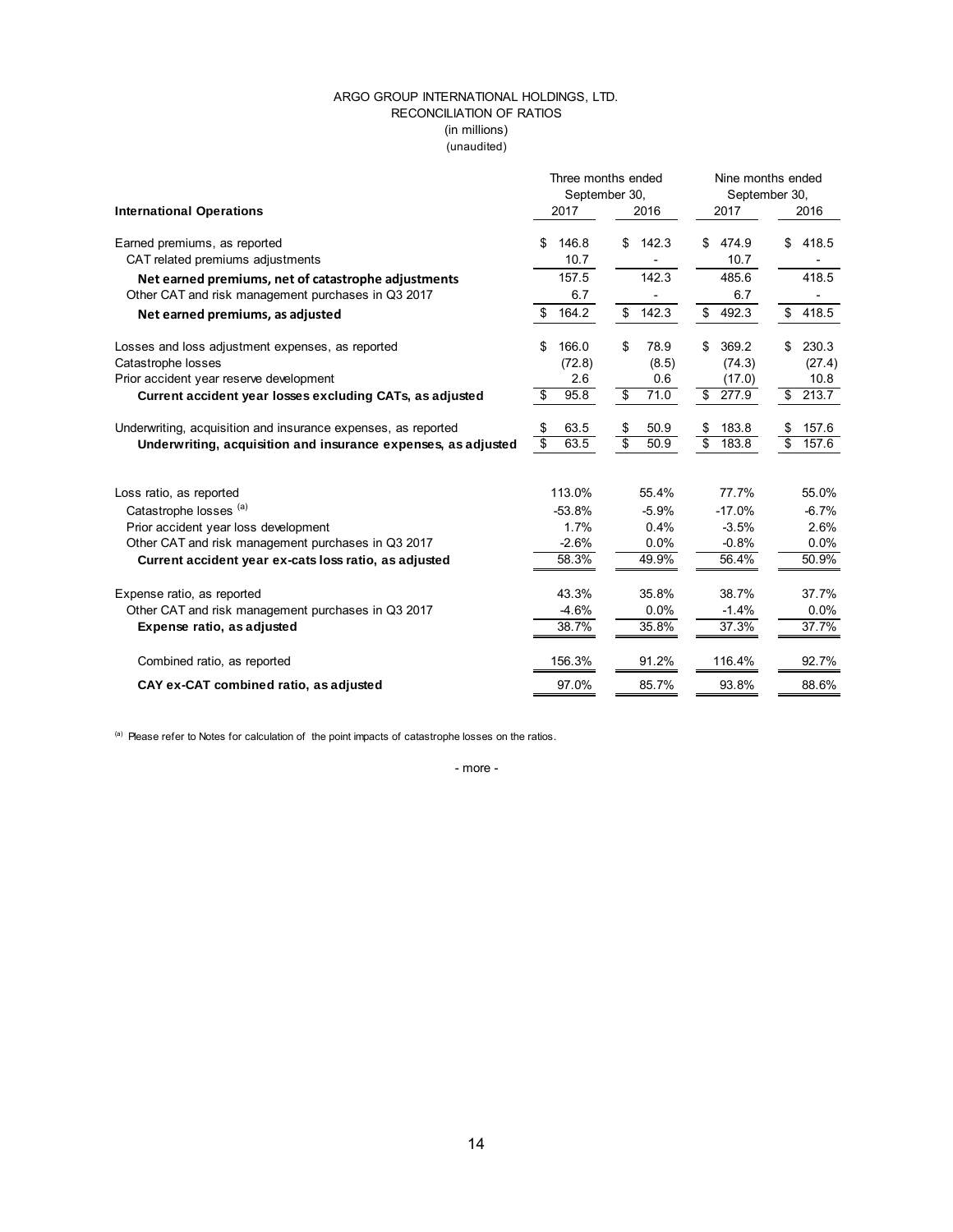### (in millions) ARGO GROUP INTERNATIONAL HOLDINGS, LTD. RECONCILIATION OF RATIOS (unaudited)

|                                                               |               | Three months ended               | Nine months ended |             |  |  |  |
|---------------------------------------------------------------|---------------|----------------------------------|-------------------|-------------|--|--|--|
|                                                               | September 30, |                                  | September 30,     |             |  |  |  |
| Consolidated                                                  | 2017          | 2016                             | 2017              | 2016        |  |  |  |
| Earned premiums, as reported                                  | 389.3<br>S    | 358.7<br>\$                      | \$1,167.8         | \$1,048.5   |  |  |  |
| CAT related premiums adjustments                              | 14.5          |                                  | 14.5              |             |  |  |  |
| Net earned premiums, net of catastrophe adjustments           | 403.8         | 358.7                            | 1,182.3           | 1,048.5     |  |  |  |
| Other CAT and risk management purchases in Q3 2017            | 8.1           |                                  | 8.1               |             |  |  |  |
| Net earned premiums, as adjusted                              | 411.9<br>\$   | $\mathbb{S}$<br>358.7            | \$1,190.4         | \$1,048.5   |  |  |  |
| Losses and loss adjustment expenses, as reported              | 326.4<br>\$   | 207.8<br>\$                      | 779.5<br>\$       | 596.0<br>\$ |  |  |  |
| Catastrophe losses                                            | (90.0)        | (13.0)                           | (96.4)            | (38.9)      |  |  |  |
| Prior accident year reserve development                       | 1.3           | 2.9                              | (4.4)             | 18.8        |  |  |  |
| Current accident year losses excluding CATs, as adjusted      | 237.7<br>\$   | $\overline{\mathbf{S}}$<br>197.7 | s)<br>678.7       | \$<br>575.9 |  |  |  |
| Underwriting, acquisition and insurance expenses, as reported | 166.1<br>\$   | 137.4<br>\$                      | 474.4<br>\$.      | \$<br>403.0 |  |  |  |
| Final resolution of premium tax dispute                       | (3.5)         |                                  | (3.5)             |             |  |  |  |
| IT outsourcing costs - Q1                                     |               |                                  | (4.0)             |             |  |  |  |
| Ariel Re transaction costs - Q1                               |               |                                  | (2.5)             |             |  |  |  |
| Underwriting, acquisition and insurance expenses, as adjusted | 162.6<br>\$   | \$<br>137.4                      | \$<br>464.4       | \$<br>403.0 |  |  |  |
|                                                               | 83.8%         | 57.9%                            | 66.7%             | 56.8%       |  |  |  |
| Loss ratio, as reported                                       |               |                                  |                   |             |  |  |  |
| Catastrophe losses (a)                                        | $-25.2%$      | $-3.6%$                          | $-8.9%$           | $-3.7%$     |  |  |  |
| Prior accident year loss development                          | 0.3%          | 0.8%                             | $-0.4%$           | 1.8%        |  |  |  |
| Other CAT and risk management purchases in Q3 2017            | $-1.2%$       | 0.0%                             | $-0.4%$           | 0.0%        |  |  |  |
| Current accident year ex-cats loss ratio, as adjusted         | 57.7%         | 55.1%                            | 57.0%             | 54.9%       |  |  |  |
| Expense ratio, as reported                                    | 42.7%         | 38.3%                            | 40.6%             | 38.4%       |  |  |  |
| Final resolution of premium tax dispute                       | $-0.8%$       | 0.0%                             | $-0.3%$           | 0.0%        |  |  |  |
| IT outsourcing costs - Q1                                     | 0.0%          | 0.0%                             | $-0.4%$           | 0.0%        |  |  |  |
| Ariel Re transaction costs - Q1                               | 0.0%          | 0.0%                             | $-0.2%$           | 0.0%        |  |  |  |
| Other CAT and risk management purchases in Q3 2017            | $-2.4%$       | 0.0%                             | $-0.7%$           | 0.0%        |  |  |  |
| Expense ratio, as adjusted                                    | 39.5%         | 38.3%                            | 39.0%             | 38.4%       |  |  |  |
| Combined ratio, as reported                                   | 126.5%        | 96.2%                            | 107.3%            | 95.2%       |  |  |  |
| CAY ex-CAT combined ratio, as adjusted                        | 97.2%         | 93.4%                            | 96.0%             | 93.3%       |  |  |  |

(a) Please refer to Notes for calculation of the point impacts of catastrophe losses on the ratios.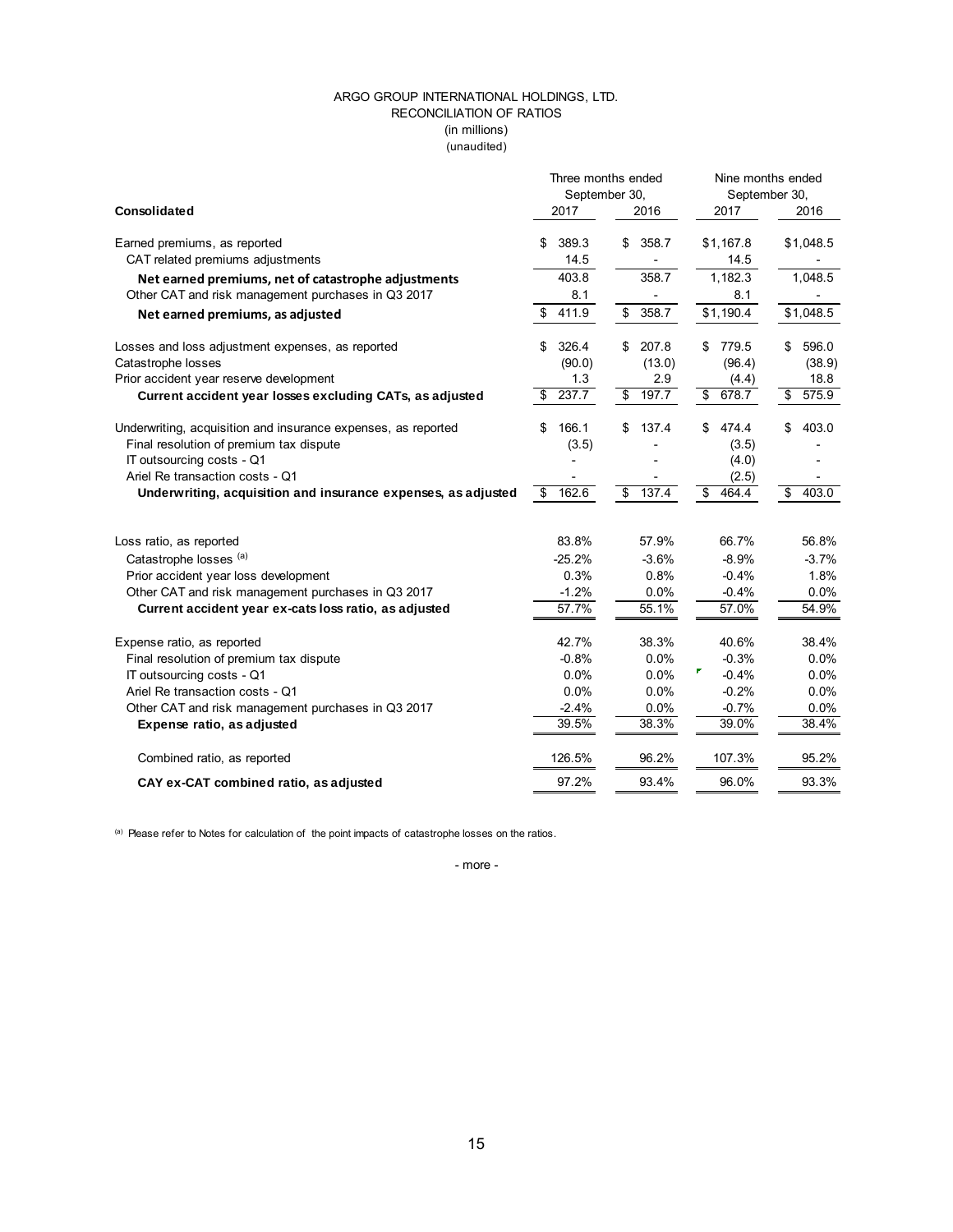### ARGO GROUP INTERNATIONAL HOLDINGS, LTD. RECONCILIATION OF UNDERWRITING (LOSS) INCOME TO NET INCOME (in millions) (unaudited)

|                                          |               | Three months ended |    | Nine months ended |    |               |    |        |  |
|------------------------------------------|---------------|--------------------|----|-------------------|----|---------------|----|--------|--|
|                                          | September 30, |                    |    |                   |    | September 30, |    |        |  |
|                                          |               | 2017               |    | 2016              |    | 2017          |    | 2016   |  |
| Net (loss) Income                        | \$            | (61.3)             | \$ | 55.2              | \$ | 21.4          | \$ | 113.8  |  |
| Add (deduct):                            |               |                    |    |                   |    |               |    |        |  |
| Income tax provision                     |               | (4.6)              |    | 7.0               |    | 6.2           |    | 21.1   |  |
| Net investment income                    |               | (30.9)             |    | (32.7)            |    | (105.0)       |    | (89.6) |  |
| Net realized investment and other gains  |               | (6.0)              |    | (17.7)            |    | (25.1)        |    | (12.8) |  |
| Fee and other income                     |               | (13.0)             |    | (7.6)             |    | (20.4)        |    | (20.2) |  |
| Interest expense                         |               | 7.5                |    | 4.9               |    | 20.4          |    | 14.6   |  |
| Fee and other expense                    |               | 5.0                |    | 5.9               |    | 12.4          |    | 18.1   |  |
| Foreign currency exchange (gains) losses |               | 0.1                |    | (1.5)             |    | 4.0           |    | 4.5    |  |
| Underwriting (loss) income               | \$            | (103.2)            | \$ | 13.5              | \$ | (86.1)        | \$ | 49.5   |  |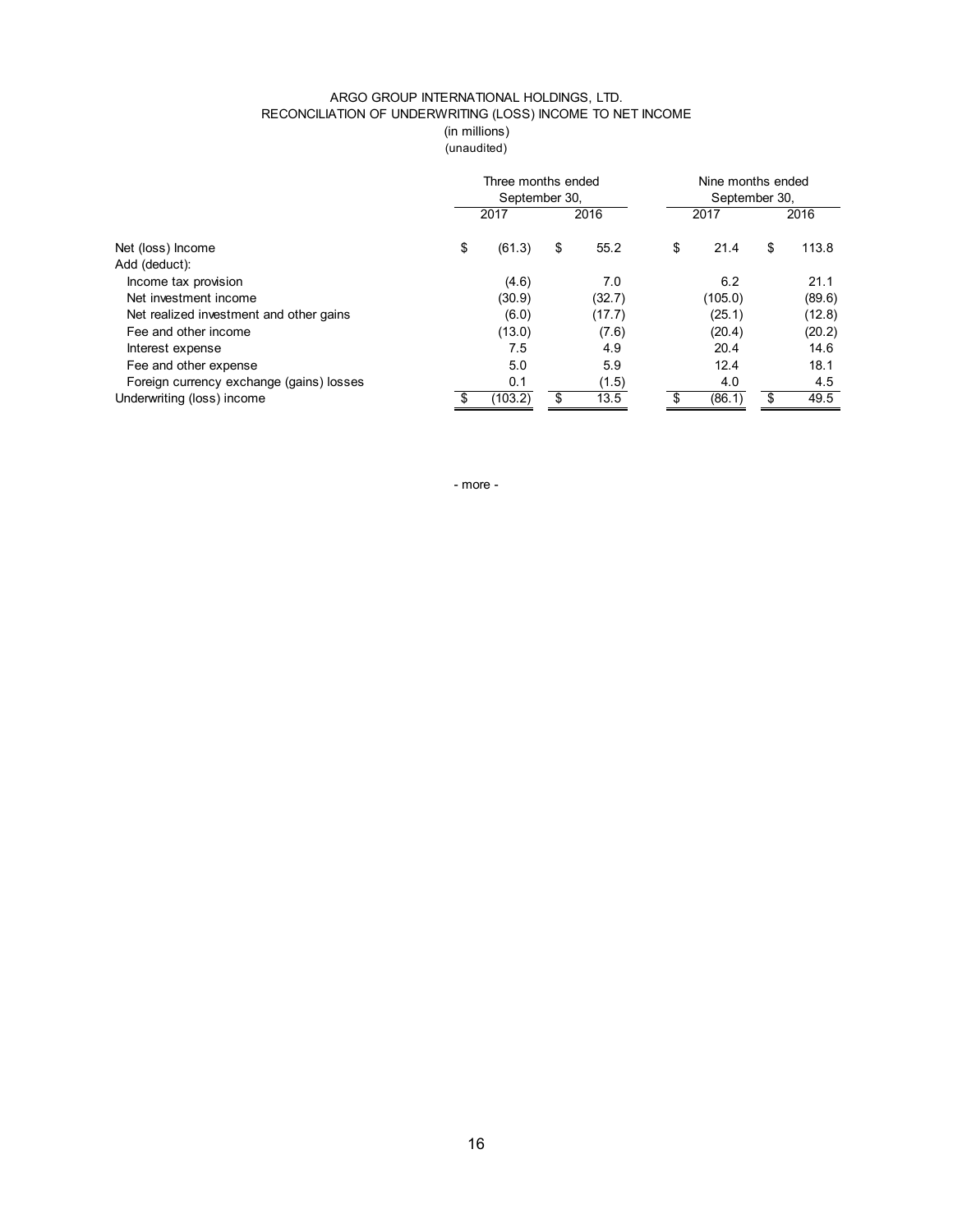## ARGO GROUP INTERNATIONAL HOLDINGS, LTD. RECONCILIATION OF ADJUSTED OPERATING INCOME TO NET INCOME (in millions, except per share amounts)

(unaudited)

|                                                             | Three months ended<br>September 30, |        |    |        | Nine months ended<br>September 30, |        |    |        |
|-------------------------------------------------------------|-------------------------------------|--------|----|--------|------------------------------------|--------|----|--------|
|                                                             |                                     | 2017   |    | 2016   |                                    | 2017   |    | 2016   |
| Net (loss) income, as reported                              | \$                                  | (61.3) | \$ | 55.2   | \$                                 | 21.4   | \$ | 113.8  |
| (Benefit) provision for income taxes                        |                                     | (4.6)  |    | 7.0    |                                    | 6.2    |    | 21.1   |
| Net (loss) income, before taxes                             |                                     | (65.9) |    | 62.2   |                                    | 27.6   |    | 134.9  |
| Add (deduct):                                               |                                     |        |    |        |                                    |        |    |        |
| Net realized investment and other (gains) losses            |                                     | (6.0)  |    | (17.7) |                                    | (25.1) |    | (12.8) |
| Foreign currency exchange losses (gains)                    |                                     | 0.1    |    | (1.5)  |                                    | 4.0    |    | 4.5    |
| Adjusted operating (loss) income before taxes               |                                     | (71.8) |    | 43.0   |                                    | 6.5    |    | 126.6  |
| (Benefit) provision for income taxes, at assumed rate (1)   |                                     | (14.4) |    | 8.6    |                                    | 1.3    |    | 25.3   |
| Adjusted operating (loss) income                            |                                     | (57.4) | \$ | 34.4   | \$                                 | 5.2    | \$ | 101.3  |
|                                                             |                                     |        |    |        |                                    |        |    |        |
| Adjusted operating (loss) income per common share (diluted) | S.                                  | (1.91) | \$ | 1.12   | S                                  | 0.17   | S  | 3.28   |
| Weighted average common shares, diluted                     |                                     | 30.0   |    | 30.7   |                                    | 30.9   |    | 30.9   |

(1) At assumed tax rate of 20%.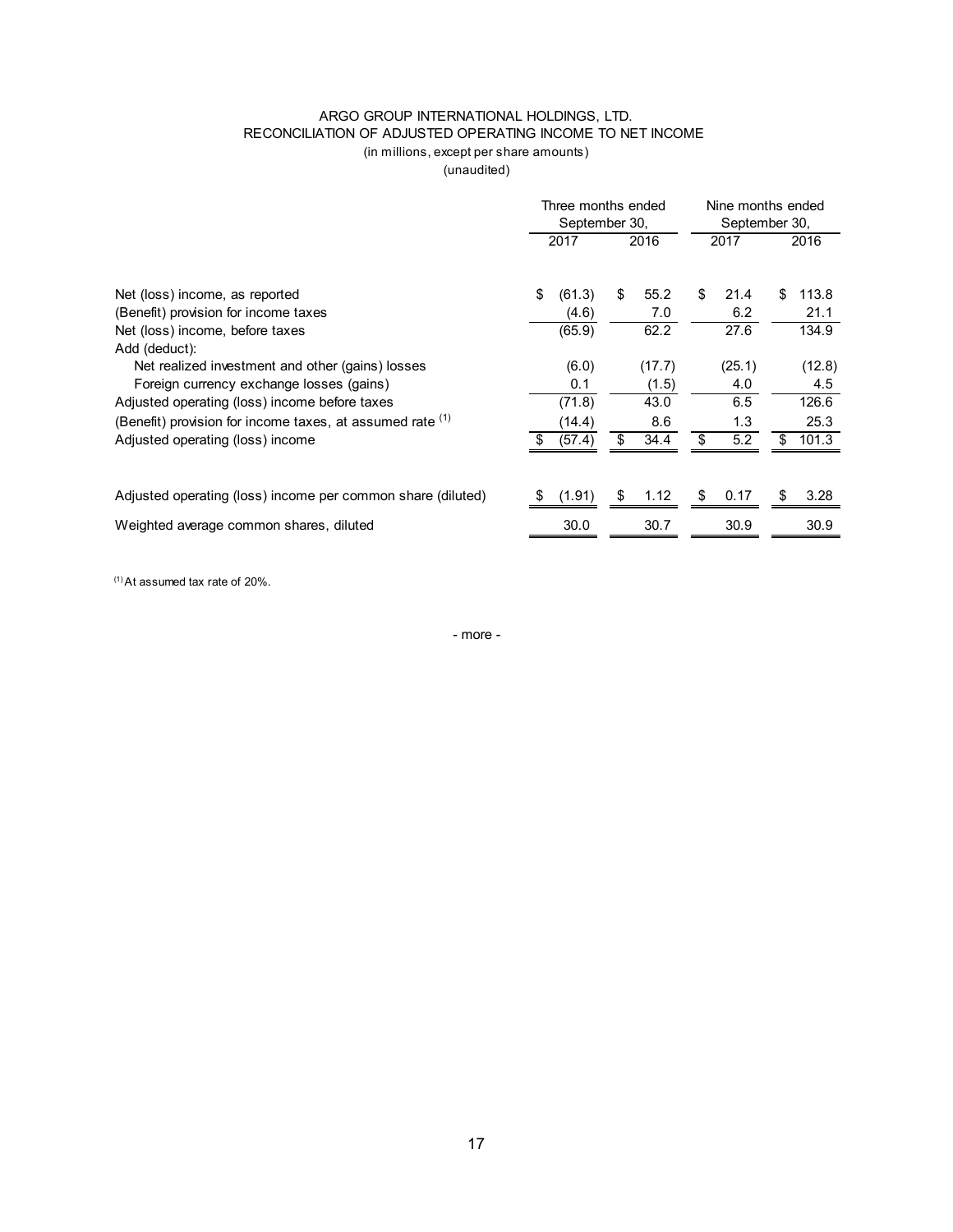## ARGO GROUP INTERNATIONAL HOLDINGS, LTD. RECONCILIATION OF SEGMENT (LOSS) INCOME TO NET (LOSS) INCOME (in millions)

(unaudited)

|                                           | September 30, | Three months ended | Nine months ended<br>September 30, |             |  |
|-------------------------------------------|---------------|--------------------|------------------------------------|-------------|--|
|                                           | 2017          | 2016               | 2017                               | 2016        |  |
| Segment income (loss) before income taxes |               |                    |                                    |             |  |
| U.S. Operations                           | 28.7          | 45.9               | 118.9                              | 126.2       |  |
| International Operations                  | (77.5)        | 20.1               | (60.1)                             | 53.1        |  |
| Run-off Lines                             | (12.7)        | (10.0)             | (16.4)                             | (14.6)      |  |
| Corporate and Other                       | (10.3)        | (13.0)             | (35.9)                             | (38.1)      |  |
| Realized investment and other gains       | 6.0           | 17.7               | 25.1                               | 12.8        |  |
| Foreign currency exchange (losses) gains  | (0.1)         | 1.5                | (4.0)                              | (4.5)       |  |
| Net (loss) income before income taxes     | (65.9)        | 62.2               | 27.6                               | 134.9       |  |
| (Benefit) provision for taxes             | (4.6)         | 7.0                | 6.2                                | 21.1        |  |
| Net (loss) income                         | (61.3)        | \$<br>55.2         | \$<br>21.4                         | 113.8<br>\$ |  |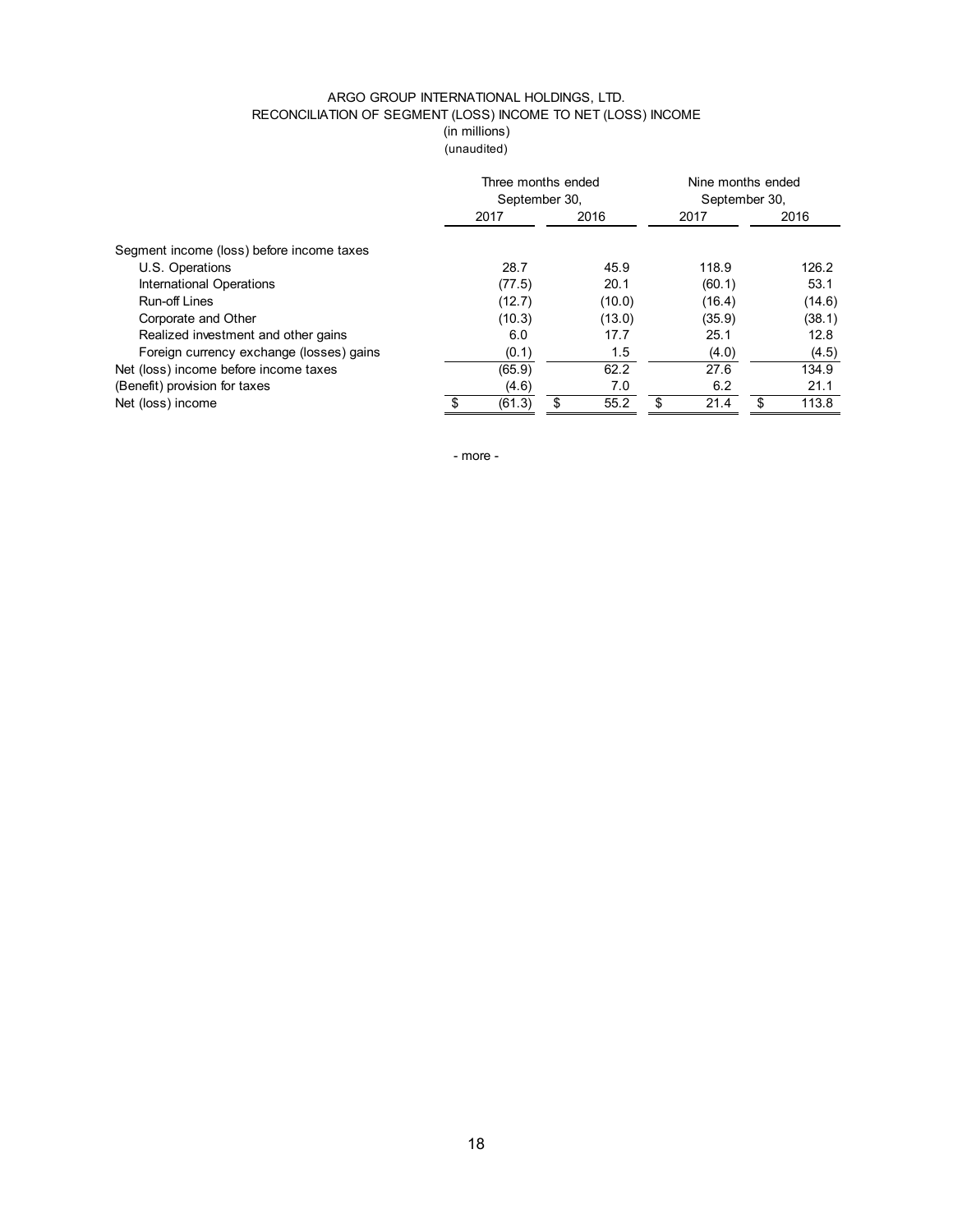# ARGO GROUP INTERNATIONAL HOLDINGS, LTD. GROSS WRITTEN PREMIUMS BY SEGMENT AND LINE OF BUSINESS

(in millions) (unaudited)

| <b>U.S. Operations</b>          | Three months ended     |                          |                         |                    |                 | Three months ended   |    |                    |    |                  |  |
|---------------------------------|------------------------|--------------------------|-------------------------|--------------------|-----------------|----------------------|----|--------------------|----|------------------|--|
|                                 | September 30, 2017     |                          |                         | September 30, 2016 |                 |                      |    |                    |    |                  |  |
|                                 | <b>Gross Written</b>   | Net Written              |                         | Net Earned         |                 | <b>Gross Written</b> |    | Net Written        |    | Net Earned       |  |
| Property                        | \$<br>68.1             | \$<br>45.5               | \$                      | 26.8               | \$              | 69.2                 | \$ | 42.8               | \$ | 28.6             |  |
| Liability                       | 277.2                  | 196.9                    |                         | 160.2              |                 | 226.7                |    | 164.2              |    | 146.3            |  |
| Professional                    | 46.2                   | 32.1                     |                         | 30.8               |                 | 35.3                 |    | 28.6               |    | 21.3             |  |
| Specialty                       | 37.4                   | 28.1                     |                         | 24.8               |                 | 29.6                 |    | 23.3               |    | 20.1             |  |
| Total                           | 428.9<br>\$            | 302.6<br>\$              | \$                      | 242.6              | \$              | 360.8                | \$ | 258.9              | \$ | 216.3            |  |
| <b>International Operations</b> |                        | Three months ended       |                         |                    |                 |                      |    | Three months ended |    |                  |  |
|                                 |                        | September 30, 2017       |                         |                    |                 |                      |    | September 30, 2016 |    |                  |  |
|                                 | <b>Gross Written</b>   | Net Written              |                         | Net Earned         |                 | <b>Gross Written</b> |    | Net Written        |    | Net Earned       |  |
| Property                        | \$<br>177.1            | \$<br>64.1               | \$                      | 48.8               | \$              | 76.6                 | \$ | 58.3               | \$ | 53.2             |  |
| Liability                       | 56.3                   | 25.1                     |                         | 22.6               |                 | 40.5                 |    | 23.0               |    | 24.3             |  |
| Professional                    | 42.8                   | 27.9                     |                         | 22.7               |                 | 39.7                 |    | 25.9               |    | 22.3             |  |
| Specialty                       | 100.1                  | 53.6                     |                         | 52.7               |                 | 67.7                 |    | 49.1               |    | 42.5             |  |
| Total                           | 376.3<br>\$            | \$<br>170.7              | \$                      | 146.8              | \$              | 224.5                | \$ | 156.3              | \$ | 142.3            |  |
| Consolidated                    | Three months ended     |                          |                         |                    |                 | Three months ended   |    |                    |    |                  |  |
|                                 |                        | September 30, 2017       |                         |                    |                 |                      |    | September 30, 2016 |    |                  |  |
|                                 | <b>Gross Written</b>   | Net Written              |                         | Net Earned         |                 | <b>Gross Written</b> |    | Net Written        |    | Net Earned       |  |
| Property                        | 245.1<br>\$            | \$<br>109.5              | \$                      | 75.5               | \$              | 145.8                | \$ | 101.1              | \$ | 81.8             |  |
| Liability                       | 333.5                  | 222.0                    |                         | 182.8              |                 | 267.3                |    | 187.3              |    | 170.7            |  |
| Professional                    | 89.0                   | 60.0                     |                         | 53.5               |                 | 75.0                 |    | 54.5               |    | 43.6             |  |
| Specialty                       | 137.5                  | 81.7                     |                         | 77.5               |                 | 97.3                 |    | 72.4               |    | 62.6             |  |
| Total                           | 805.1<br>\$            | $\overline{\$}$<br>473.2 | \$                      | 389.3              | $\overline{\$}$ | 585.4                | \$ | 415.3              | \$ | 358.7            |  |
| <b>U.S. Operations</b>          |                        | Nine months ended        |                         |                    |                 |                      |    | Nine months ended  |    |                  |  |
|                                 | September 30, 2017     |                          |                         | September 30, 2016 |                 |                      |    |                    |    |                  |  |
|                                 | <b>Gross Written</b>   | Net Written              |                         | Net Earned         |                 | Gross Written        |    | Net Written        |    | Net Earned       |  |
| Property                        | \$<br>193.4            | \$<br>104.9              | \$                      | 85.8               | \$              | 188.6                | \$ | 102.4              | \$ | 93.7             |  |
| Liability                       | 715.4                  | 511.3                    |                         | 454.8              |                 | 613.2                |    | 440.8              |    | 429.1            |  |
| Professional                    | 119.9                  | 89.3                     |                         | 85.5               |                 | 98.9                 |    | 71.7               |    | 56.8             |  |
| Specialty                       | 100.2                  | 75.6                     |                         | 66.8               |                 | 69.5                 |    | 56.9               |    | 50.1             |  |
| Total                           | 1,128.9<br>\$          | \$<br>781.1              | \$                      | 692.9              | $\overline{\$}$ | 970.2                | \$ | 671.8              | \$ | 629.7            |  |
| <b>International Operations</b> |                        | Nine months ended        |                         |                    |                 |                      |    | Nine months ended  |    |                  |  |
|                                 |                        | September 30, 2017       |                         |                    |                 |                      |    | September 30, 2016 |    |                  |  |
|                                 | <b>Gross Written</b>   | Net Written              |                         | Net Earned         |                 | <b>Gross Written</b> |    | Net Written        |    | Net Earned       |  |
| Property                        | \$<br>390.3            | \$<br>161.9              | \$                      | 168.9              | \$              | 273.1                | \$ | 170.4              | \$ | 153.8            |  |
| Liability                       | 126.6                  | 61.3                     |                         | 60.1               |                 | 109.9                |    | 62.1               |    | 65.8             |  |
| Professional                    | 120.4                  | 72.3                     |                         | 70.4               |                 | 111.2                |    | 70.7               |    | 71.8             |  |
| Specialty                       | 324.7                  | 187.1                    |                         | 175.5              |                 | 201.1                |    | 131.4              |    | 127.1            |  |
| Total                           | 962.0<br>\$            | \$<br>482.6              | $\overline{\mathbf{e}}$ | 474.9              | \$              | 695.3                | \$ | 434.6              | \$ | 418.5            |  |
| Consolidated                    |                        | Nine months ended        |                         |                    |                 |                      |    | Nine months ended  |    |                  |  |
|                                 | September 30, 2017     |                          |                         | September 30, 2016 |                 |                      |    |                    |    |                  |  |
|                                 |                        |                          |                         |                    |                 |                      |    |                    |    |                  |  |
|                                 | <b>Gross Written</b>   | Net Written              |                         | Net Earned         |                 | Gross Written        |    | Net Written        |    | Net Earned       |  |
| Property                        | \$<br>583.7            | \$<br>266.8              | \$                      | 254.7              | \$              | 461.7                | \$ | 272.8              | \$ | 247.5            |  |
| Liability                       | 842.0                  | 572.6                    |                         | 514.9              |                 | 723.4                |    | 503.2              |    | 495.2            |  |
| Professional                    | 240.3                  | 161.6                    |                         | 155.9              |                 | 210.1                |    | 142.4              |    | 128.6            |  |
| Specialty<br>Total              | 424.9<br>2,090.9<br>\$ | 262.7<br>1,263.7<br>\$   | \$                      | 242.3<br>1,167.8   | \$              | 270.6<br>1,665.8     | \$ | 188.3<br>1,106.7   | \$ | 177.2<br>1,048.5 |  |

-more-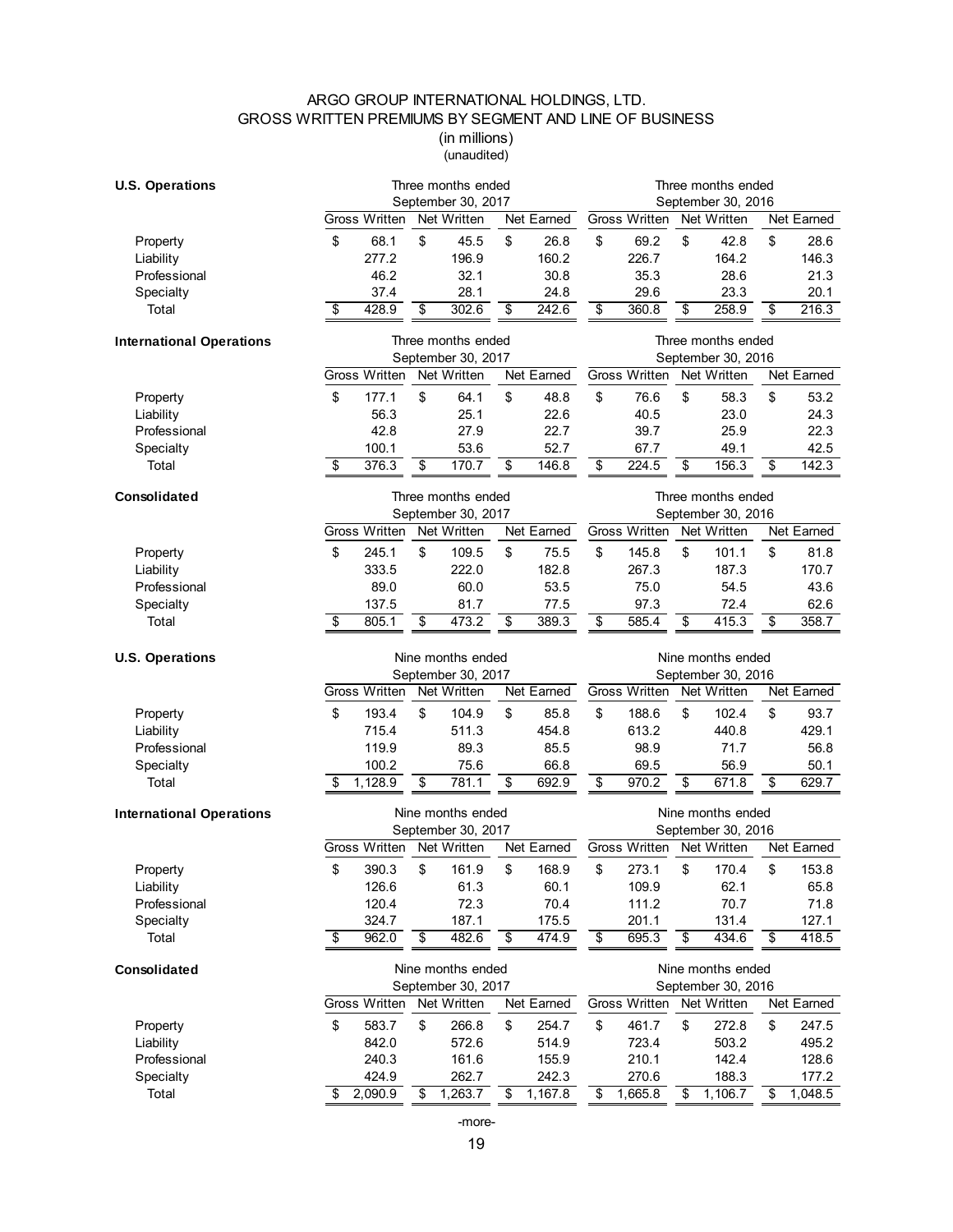#### (in millions) (unaudited) ARGO GROUP INTERNATIONAL HOLDINGS, LTD. COMPONENTS OF NET INVESTMENT INCOME ALL SEGMENTS

|                                                                          | Three months ended   |             |                 |              |                  |             |                     |             |                      |             |
|--------------------------------------------------------------------------|----------------------|-------------|-----------------|--------------|------------------|-------------|---------------------|-------------|----------------------|-------------|
|                                                                          | September 30<br>2017 |             | June 30<br>2017 |              | March 31<br>2017 |             | December 31<br>2016 |             | September 30<br>2016 |             |
| Net investment income, excluding alternatives<br>Alternative investments |                      | 25.2<br>5.7 |                 | 23.0<br>20.6 |                  | 22.2<br>8.3 |                     | 22.4<br>3.1 |                      | 22.9<br>9.8 |
| Total net investment income                                              |                      | 30.9        |                 | 43.6         |                  | 30.5        |                     | 25.5        |                      | 32.7        |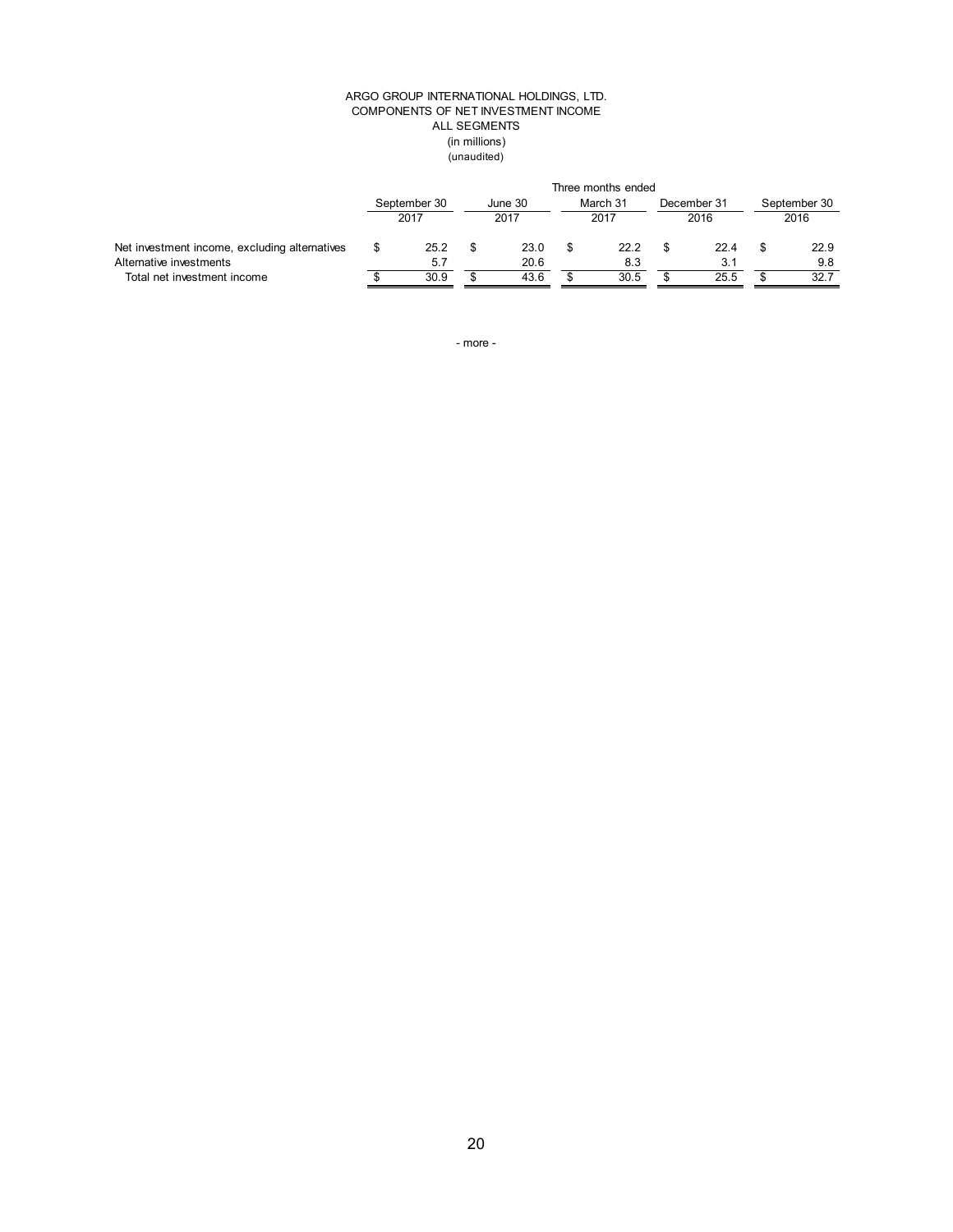### ARGO GROUP INTERNATIONAL HOLDINGS, LTD. RECONCILIATION OF TOTAL RETURN TO NET INVESTMENT INCOME

(in millions ) (unaudited)

|                                         | Three months ended<br>September 30, |         |    |           |    | Nine Months Ended<br>September 30, |    |         |  |  |
|-----------------------------------------|-------------------------------------|---------|----|-----------|----|------------------------------------|----|---------|--|--|
|                                         |                                     | 2017    |    | 2016      |    | 2017                               |    | 2016    |  |  |
| Net investment income                   | \$                                  | 30.9    | \$ | 32.7      | \$ | 105.0                              | \$ | 89.6    |  |  |
| Add (deduct):                           |                                     |         |    |           |    |                                    |    |         |  |  |
| Net realized investment and other gains |                                     | 6.0     |    | 17.7      |    | 25.1                               |    | 12.8    |  |  |
| Net unrealized gains                    |                                     | 21.1    |    | 2.8       |    | 63.8                               |    | 72.6    |  |  |
| Total return                            |                                     | 58.0    | \$ | 53.2      | \$ | 193.9                              | \$ | 175.0   |  |  |
| Average investments <sup>(1)</sup>      | \$                                  | 4,560.6 |    | \$4,111.5 | \$ | 4,431.3                            | \$ | 4,062.7 |  |  |
| Total return on average investments     |                                     | 1.3%    |    | 1.3%      |    | 4.4%                               |    | 4.3%    |  |  |

 $<sup>(1)</sup>$  excludes investments managed on behalf of syndicate's trade capital providers</sup>